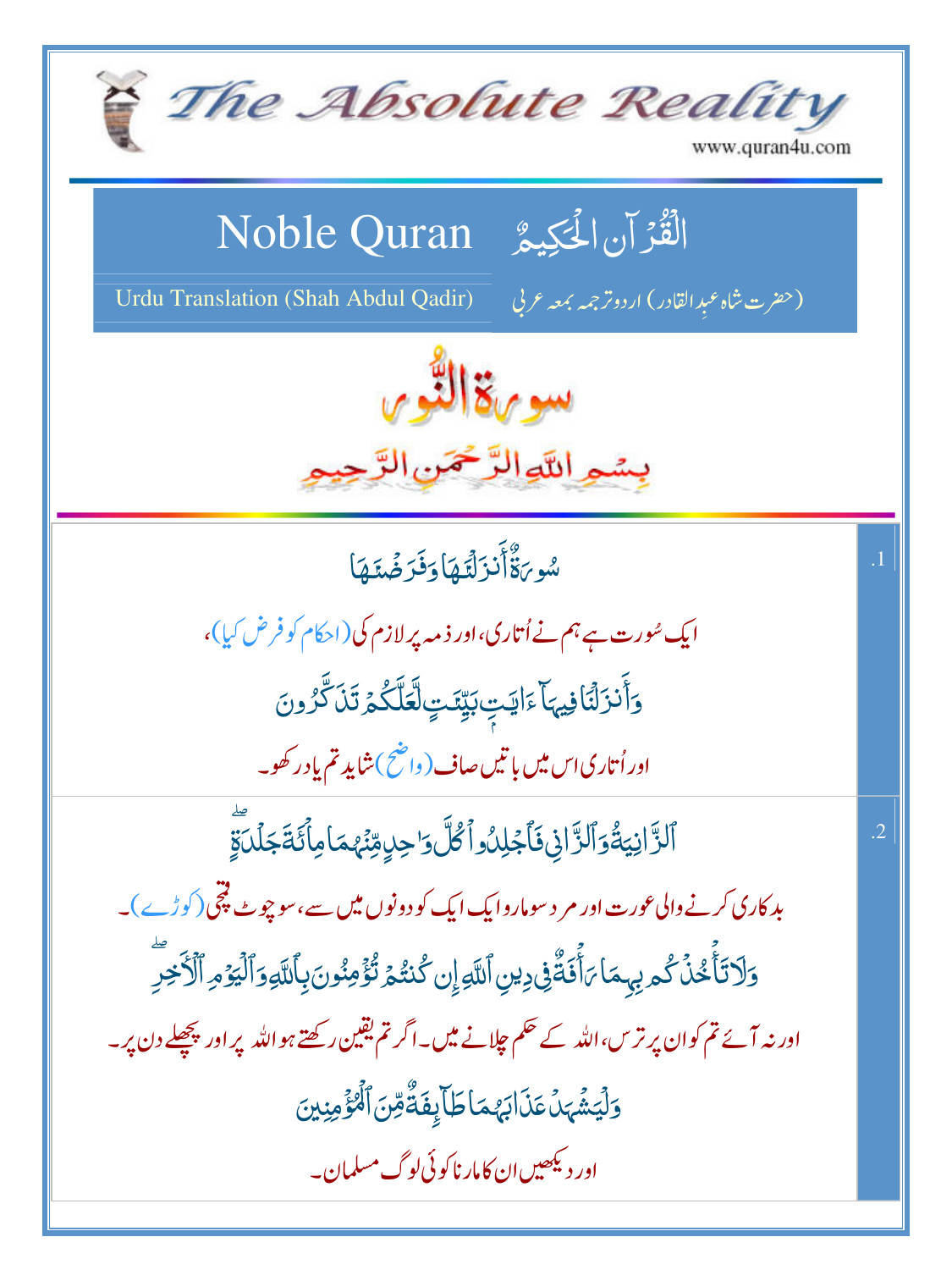| ٱڶڗَّٳڹ۞ڷؽٮؘڮڂٳٳؖڐۯٳڹؾۊٞٲۧۏٙڡ۠ۺ۫ڔػڐۧ                                                                     | .3     |
|----------------------------------------------------------------------------------------------------------|--------|
| بد کار مر د نہیں بیاہتا مگر عورت بد کاریاشر یک والی (مشر کہ)۔                                            |        |
| وَٱلزَّانِيَةُلَايَنكِحُهَاۤ إِلَّازَانِٲٛوۡمُشۡرِكٌ                                                     |        |
| اور بد کار عورت کو بیاہ نہیں لیتا مگر بد کار مر دیاشر یک والا (مشرک)۔                                    |        |
| وَحُرِّمَ زَالِكَ عَلَى ٱلْمُؤْمِنِينَ                                                                   |        |
| اور یہ حرام ہواہے ایمان والوں پر۔                                                                        |        |
| <u>و</u> َٱلَّذِينَ يَزَمُونَ ٱلۡمُحۡصَنَتِ تُٰٓمَّ لَمۡ یَأۡلُّوۡ اَبِأَٰٓ <i>مَٰٓ</i> بَعَةِشُّہَدَآءَ |        |
| اور جولوگ عیب لگاتے ہیں قید والیوں کو(پاکد امن عور توں پر)۔ پھر نہ لائے چار مر د شاہد (گواہ)،            |        |
| فَأَجۡلِلُوهُمۡ ثَمَنِينَ جَلۡلَاَةَۚوَلَاتَقۡبَلُواۡلَهُمۡ شَهَىٰلَآأَبَلَاۤا                           |        |
| تومارواُن کواس <sub>ؓ</sub> ی چوٹ پیچی (کوڑے ) کی،اور نہ مانوان کی کوئی گواہی کبھی۔                      |        |
| وَأَوْلَيْكَهُمُ ٱلْقَسِقُونَ                                                                            |        |
| اور وہی لوگ <del>ہی</del> ں بے حکم۔                                                                      |        |
| إِلَّا ٱلَّذِينَ تَابُواْمِنْ بَعۡلِ ذَٰ لِكَ وَأَصۡلَحُواۡفَإِنَّ ٱللَّهَ غَفُومٌ تَجِيمٌ               | .5     |
| مگر جنہوں نے توبہ کی اس پیچھیے(کے بعد )اور سنوار پکڑی(اصلاح کر لی)۔ تواللہ بخشاہے مہربان۔                |        |
| <u>ۅ</u> ؘٲڷۜڹۣؾؾؾڒڞۏڹٲٛۯ۬ۊٳڿۿڿۄؘۊڶڿڛٙػؙڽۿؖ۠ڬۄۺٞؠؘڹٳٙٵٵۣڷۣۜٳٙٲٛٮ۬ڨ۫ۺۿڿ                                   | $.6\,$ |
| اور جو عيب لگائيں اپي جو روؤں (بيو يوں ) کواور شاہد ( گواہ ) نہ ہوں اُن پاس سِواا پٽي جان،               |        |
|                                                                                                          |        |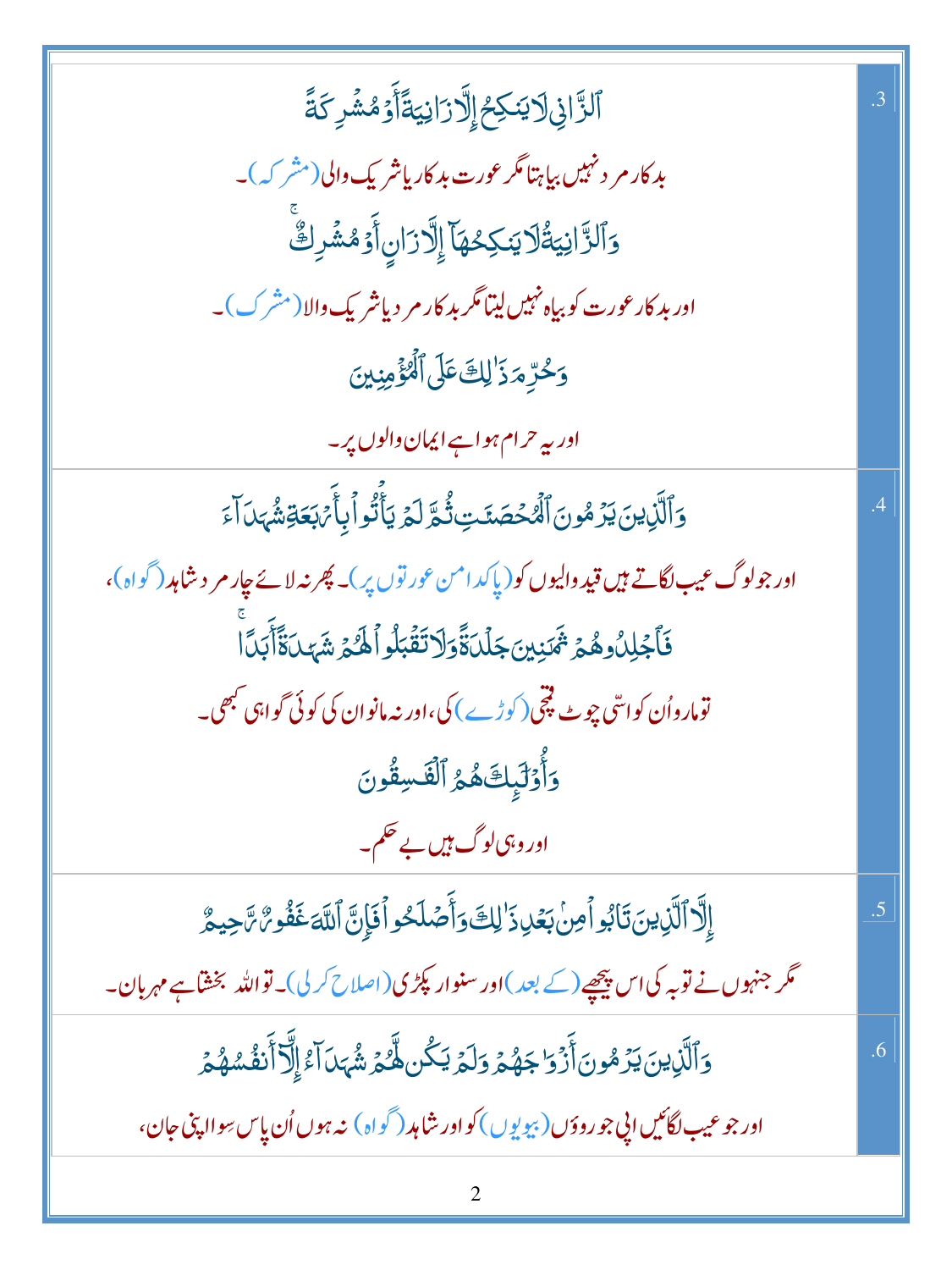| <b>فَشَهَدَةُ أَحَدِهِمْ أَيَّ بَعُشَهَدَا بِّ بِأَل</b> دَّهِ إِنَّهُ لَمِنَ ٱلصَّدِقِينَ                  |                |
|-------------------------------------------------------------------------------------------------------------|----------------|
| توایسے <i>کس</i> ی کی گواہی ہے کہ جار گواہی دیوے اللہ کے نام کی، مقرر ( کہ ضرور ) یہ شخص سجاہے۔             |                |
| وَٱلۡقَوِسَةُۚ أَنَّ لَعۡنَتَ ٱللَّهِ عَلَيۡهِۚ إِن كَانَ مِنَ ٱلۡكَٰذِبِينَ                                |                |
| اور پانچویں ہے کہ اللہ کی پھٹکار ہو اس شخص پر اگر وہ ہو حجھوٹا۔                                             |                |
| وَيَدۡ، وَۚ أَعَنۡهَا ٱلۡعَذَابَ أَن تَشۡهَىٰ آَمۡ، بَعَشَهَىٰ تِ بِٱللَّهِۚ إِنَّهُ لَمِنَ ٱلۡكَذِبِينَ    | $\overline{8}$ |
| اور عورت سے ٹلتی ہے ماریوں کہ گواہی دے جار گواہی اللہ کے نام کی،مقرر ( کہ ضرور ) وہ شخص حج <i>ھ</i> وٹا ہے۔ |                |
| وَٱلۡخَمِسَةَأَنَّ غَضَبَ ٱللَّهِ عَلَيۡهَاۤ إِن كَانَ مِنَ ٱلصَّدِقِينَ                                    | .9             |
| اور پانچویں ہے کہ اللہ کاغضب آئے اس عورت پر اگر وہ شخص سچاہے۔                                               |                |
| وَلَؤَلَافَضَلُ اللَّهِ عَلَيْكُمْ وَيَحْمَتُهُ                                                             | .10            |
| اور <sup>کب</sup> ھی نہ ہو تااللہ کافضل تمہارے اوپر اور اسکی مہر (رحمت )،                                   |                |
| 5أَنَّ اللَّهَ تَوَّابٌ حَكِيمٌ                                                                             |                |
| اور بہ کہ اللہ  معاف کرنے والا ہے، حکمتیں جانتا، تو کیا پچھ ہو تا۔                                          |                |
| ٳؚڹؖ۩ڷؘۜۯؚؾڹؘڿۜٳۧٷڔۣٵ۪ٱڶٳؚۏؘؙڮٷۻؙڹۊۨ۠ۊڹػۢؽۨ                                                                 | .11            |
| جولوگ لائے ہیں ہہ طوفان تہہیں میں ایک جماعت ہیں۔                                                            |                |
| ؚ<br>ڶٳڬٞۺڹۏ <sub>ڴ</sub> ۺٞڗؖٞٳڶػ۠ۿؖڔؠٙڶۿۅؘڂڹ <sup>ۣۄ</sup> ڷػ۠ۿۨ                                          |                |
| تم اس کونہ سمجھوبُر ااپنے حق میں۔ بلکہ یہ بہتر ہے تمہارے حق میں۔                                            |                |
|                                                                                                             |                |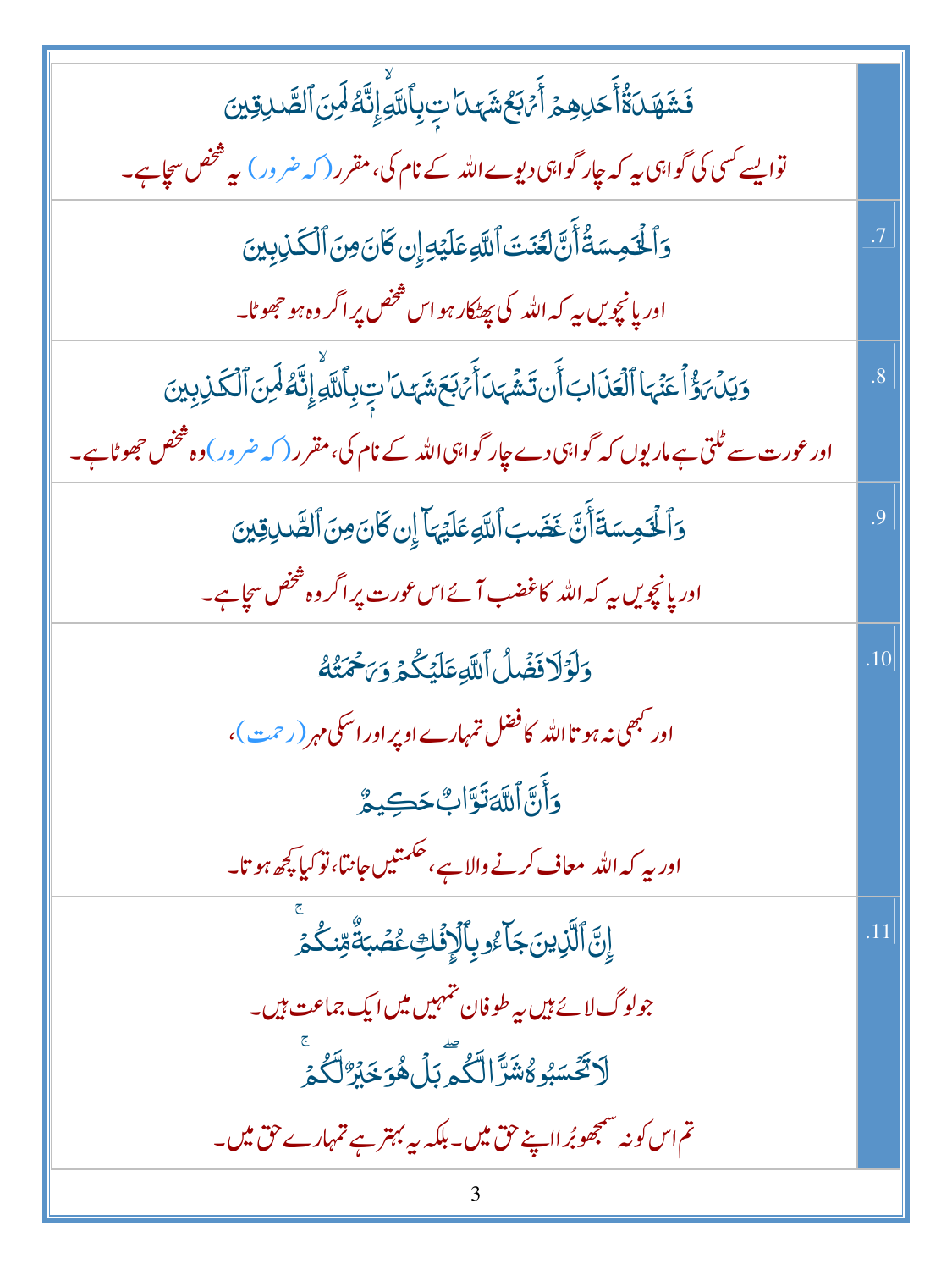| ڶؚڴڸۨٲڡٞڔۑؚٟۊڹ۫ؠٛۄۿۜٵٲڬۘؾؘۜڛؘؾ؈ؘٲڷٳۭ۬ڐۘ۫ۄؚۜ                                                     |     |
|-------------------------------------------------------------------------------------------------|-----|
| ہر آدمی کوان میں سے پہنچناہے، جتنا کمایا گناہ،                                                  |     |
| وَٱلَّذِى تَوَلَّىٰ كِبْرَهُ مِنْهُمْ لَهُ عَذَابٌ عَظِيمٌ                                      |     |
| اور جن نے اٹھایاہے اسکابڑ ابو جھ ،اس کو بڑکی مارہے۔                                             |     |
| لَّوْلَا إِزْسَمِعْتُمُوهُ ظَنَّ اَلْمُؤْمِنُونَ وَالْمُؤْمِنَتْ بِأَنفُسِهِمْ خَبْرًا          | .12 |
| کیوں نہ، تم نے جب اس کو سناتھا،                                                                 |     |
| خیال کیاہو تاایمان والے مر دوں نے اور عور توں نے اپنے لوگوں پر بھلاخیال۔                        |     |
| <u>وَقَ</u> الُواْهَنَ ۖ إِفَكُ مُّبِينٌ                                                        |     |
| اور کہاہو تایہ صر پح طوفان(واضح بہتان) ہے؟                                                      |     |
| <b>لَّؤَلَاجَا</b> ٓءُوعَلَيۡهِ بِأَيۡهَٰبَكَةِشُّهَدَآءَ                                       | .13 |
| کیوں نہ لائے وہ اس بات پر جار شاہد (گواہ)؟                                                      |     |
| فَإِذۡلَمۡ یَأۡلُوۡاۡبِٱلشَّٰہَدَآاَءِفَأَوۡلَٰٓیَاتَ عِندَاۤاللَّهِۿُمُّ ٱلۡكَٰٓذِبُونَ        |     |
| کچر جب نہ لائے شاہد (گواہ)، تووہ لوگ اللہ کے ہاں وہی ہیں جھوٹے۔                                 |     |
| وَلَوَلَا فَضَلْ اللَّهِ عَلَيْكُمْ وَيَحْمَتُهُ فِي اللَّانَيَا وَٱلْأَخِرَةِ                  | .14 |
| اور <sup>کب</sup> ھی نہ ہو تااللہ کافضل تم پر اور اسکی مہر (رح <sub>ت)</sub> دنیااور آخرت میں ، |     |
| ڶ <i>ٙ</i> ٮؘۺۜػۢۮ؋ۣڡؘٲٲؘڣؘڞؙؾ۠ۮڣۣۑۊؚڡؘڶٲٮٖ۠؏ؘڟؚۣۑۄ۠                                            |     |
| البتہ تم پر پڑتی اس چر چاکرنے پر کوئی آفت بڑی۔                                                  |     |
|                                                                                                 |     |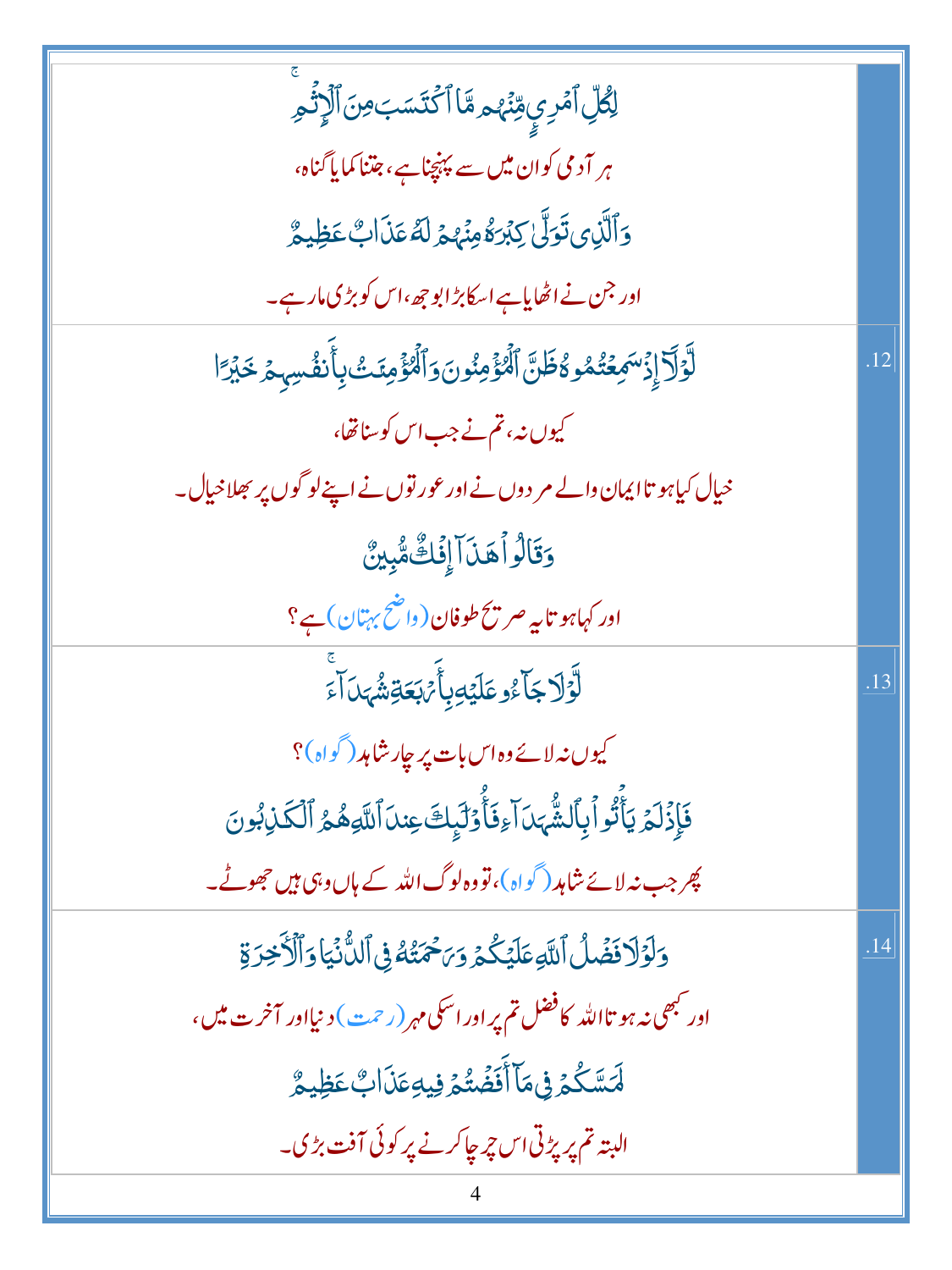| ٳؚۯ۬تَلَقَّوۡنَهُ بِأَلۡسِنَتِكُمۡ وَتَقُولُونَ بِأَفۡوَاهِكُم مَّالَيۡسَ لَكُم بِهِۦعِلۡمَّ   | .15 |
|------------------------------------------------------------------------------------------------|-----|
| جب لینے لگے تم اس کواپنی زبانوں پر اور بولنے لگے اپنے منہ سے جس چیز کی تم کو خبر نہیں،         |     |
| وَكَّكَسَبُونَهُ هَيِّنَّا وَهُوَ عِندَا ٱللَّهِ عَظِيمٌ                                       |     |
| اور تم س <u>مجھتے</u> ہو اس کو ہلکی بات۔اور <sub>س</sub> ے اللہ کے ہاں بہت بڑی ہے۔             |     |
| <u>و</u> َلَوْلَا إِذْسَمِعْتُمُوهُ قُلْتُم مَّا يَكُونُ لَّنَا أَن نَّتَكَلَّمَ بِهَذَا       | .16 |
| اور کیوں نہ ہو جب تم نے اس کو سناتھا، کہاہو تاہم کو نہیں لا کُق کہ منہ پر لائیں ہہ بات؟        |     |
| <i>ۺڹ۫ڂ</i> ڹؘڮؘۿڹؘٳڵؠؙؠٙ <i>ڐڽ۠</i> ؏ؘڟؚۣۑۿ                                                   |     |
| اللہ توپاک ہے، بہ بڑابہتان ہے۔                                                                 |     |
| يَعِظُكُمُ ٱللَّهُ أَن تَعُودُو ٱلْمِثْلِهِۦٓ أَبَدَّا إِن كُنتُم مُّؤْمِنِينَ                 | .17 |
| اللہ تم کو سمجھاتاہے کہ پھر نہ کر واپساکام کبھی،اگر تم یقین رکھتے ہو۔                          |     |
| وَيُبَيِّنُ ٱللَّهُ لَكُمُ ٱلْأَيَّتِ                                                          | .18 |
| اور کھولٹاہے اللہ تمہارے واسطے پتے(نشانیاں) ،                                                  |     |
| وَاللَّهُ عَلِيمٌ حَكِيمٌ                                                                      |     |
| اور الله سب <i>ج</i> انتاہے حکمت والا۔                                                         |     |
| ٳؚڹؖٞٱڶؖڔٛؾؗ؉ڲؚڹ۠ۘۏڹٲؘڹؾٙۺؽۼٱڶڡٓٛڿۺؘۃۢۏۣٱڶؖڔٛؾۦؘٵڡؘٮؙٛۏٱڶۿؽ؏ؘۮؘٲٮ۪۠ٲڶؚۢڸۑۄ۠ڣۣٱڶڵ۠ۮؙۑ۬ٵۏٲڷٲڿۯۊۨ | .19 |
| جولوگ چاہتے ہیں کہ چرچاہو بد کاری کاایمان والوں میں،اُن کو د کھ کی مارہے دینیااور آخرت میں۔    |     |
|                                                                                                |     |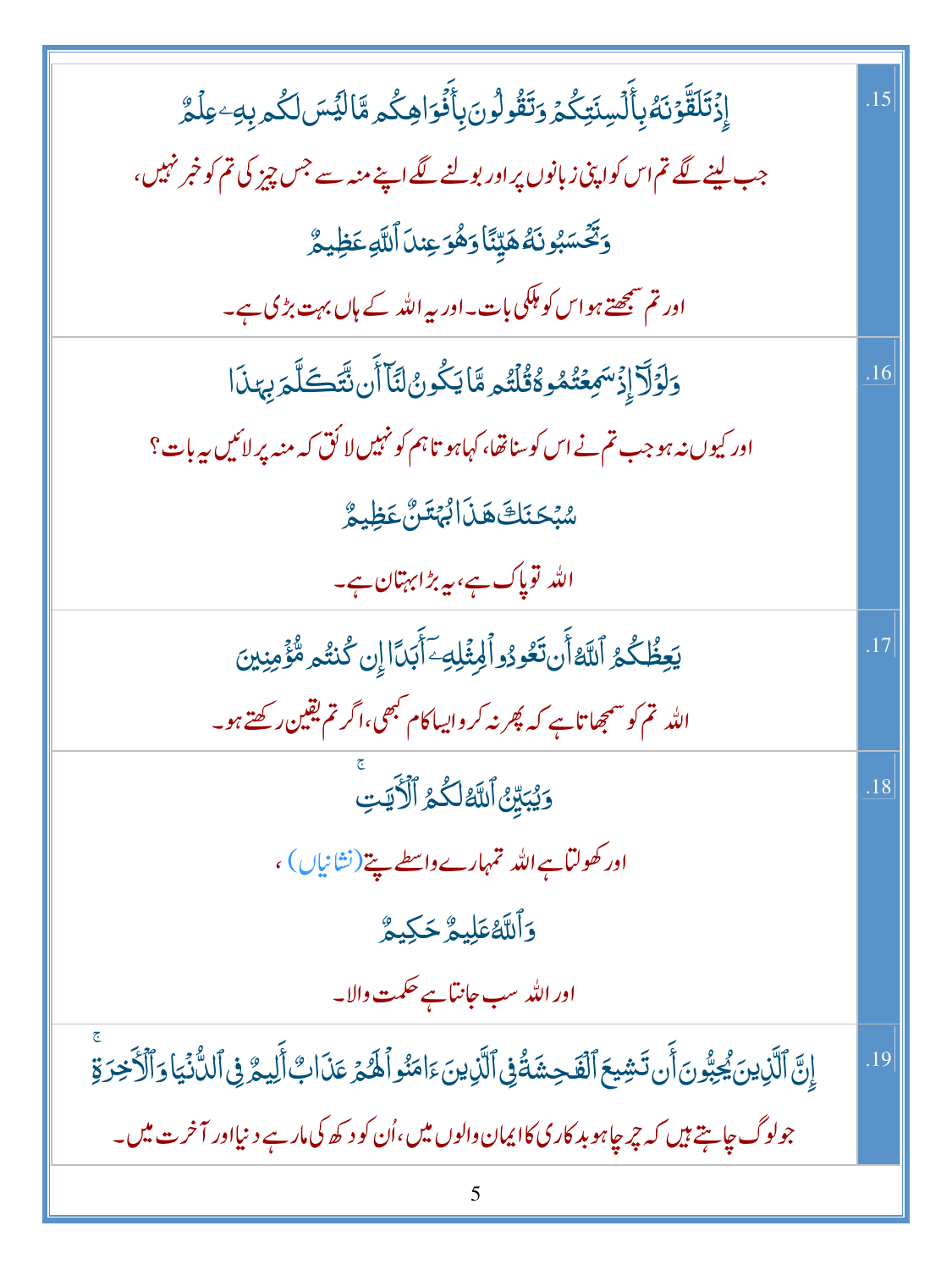| وَٱللَّهُ يَعۡلَمُ وَأَنتُمۡ لَاتَعَلَمُونَ                                                                                                  |                |
|----------------------------------------------------------------------------------------------------------------------------------------------|----------------|
| اور الله حانتاہے اور تم نہیں جانتے۔                                                                                                          |                |
| وَلَوَلَا فَضَلُ اللَّهِ عَلَيْكُمْ وَىَحْمَنُهُوَأَنَّ اللَّهَ ىَ وُثَّ تَاحِيمٌ                                                            | .20            |
| اور <sup>کب</sup> ھی نہ ہو تااللہ کافضل تم پر اور اسکی مہر (رحمت) ،اور بیہ کہ اللہ نر می کرنے والا ہے مہربان، تو کیا پ <del>چ</del> ھ ہو تا۔ |                |
| يَأَيُّهَا ٱلَّذِينَءَامَنُواْلَاتَتَّبِعُواْ خُطُوَاتِ ٱلشَّيْطَنِ                                                                          | $\overline{2}$ |
| اے ایمان دالو! نہ چلوقد موں پر شیطان کے،                                                                                                     |                |
| <u>و</u> َمَن يَتَّبِعُ خُطُوَاتِ ٱلشَّيْطَنِ فَإِنَّهُ يَأْمُرُ بِٱلْفَحۡشَآءِوَٱلۡنُنَكَرِ                                                 |                |
| اور جو کوئی چلے گا قد موں پر شیطان کے ،سو وہ یہی بتائے گا بے حیائی اور بُر کی بات۔                                                           |                |
| <u>و</u> َلَوْلَا فَضَٰلُ ٱللَّهِ عَلَيْكُمۡ وَيَحۡمَتُهُمَا زَكَىٰ مِنكُم مِّنۡ أَحَدٍ أَبَدَّا                                             |                |
| اور <sup>کب</sup> ھی نہ ہو تافضل اللہ کاتم پر اور اسکی مہر (رحمت )، نہ سنور تاتم میں ایک شخص کبھی۔                                           |                |
| <u>و</u> َلَكِنَّ اللَّهَ يُزَرِّى مَن يَشَأ <sup>َعِ</sup>                                                                                  |                |
| لیکن اللہ سنوار تاہے جس کوجاہے،                                                                                                              |                |
| وَٱللَّهُ <sup>س</sup> َمِيعٌ عَلِيمٌ                                                                                                        |                |
| اوراللہ سب سنتاہے جانتا۔                                                                                                                     |                |
| وَلَا يَأْتَلِ أُوۡلُوۡ ٱ ٱلۡفَضۡلِ مِنكُمۡ وَٱلسَّعَةِ                                                                                      | .22            |
| اور فتسم نہ کھائیں بڑائی دالے (صاحب فضل) تم میں،اور کشائش والے (صاحب حیثیت)،                                                                 |                |
|                                                                                                                                              |                |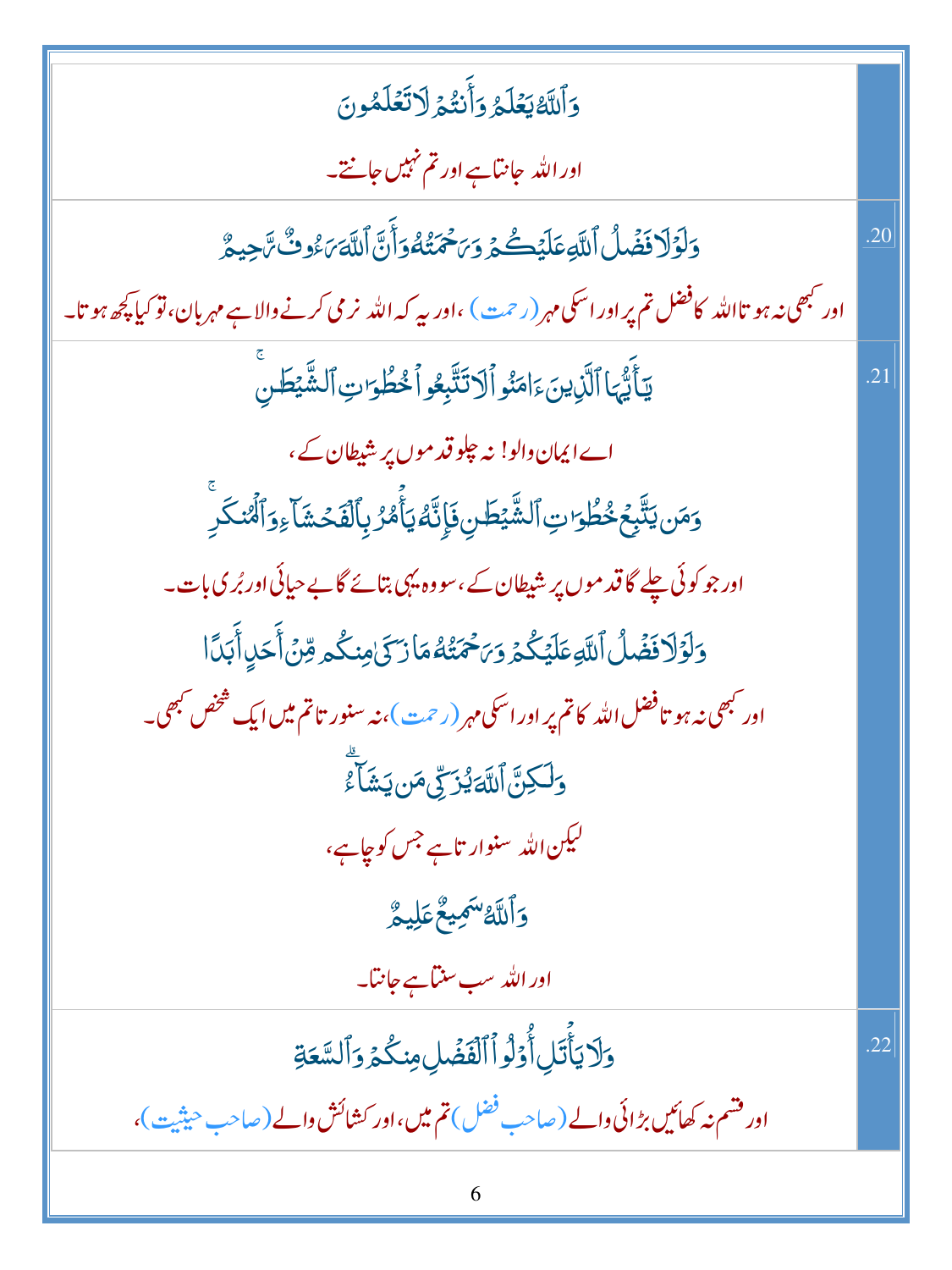أَن يُؤْتُوَأَأُوَلِى ٱلْقُرْبَىٰ وَٱلۡمَسَكِينَ وَٱلۡمُهۡجَرِينَ فِى سَبِيلِ ٱللَّهِ اس سے کہ (نہ) دیں ناتے دالوں(رشتے داروں) کو اور مخاجوں کواور وطن حچوڑنے والوں کواللہ کی راہ میں، وَلْيَعُفُواْ وَلَيْصُفَحْهَ اور چاہئے معاف کریں اور در گذر کریں۔ أَلَا ثُجِبُّونَ أَن يَغْفِرَ ٱللَّهُ لَكُمَّ کیاتم نہیں چاہتے کہ اللہ تم کو معاف کرے؟ وَأَللَّهُ غَفُورٌ تَ<sub>ا</sub>حِيهُمْ اور الله بخشخ والا ہے مہربان۔ إِنَّ ٱلَّذِينَ يَزَهُونَ ٱلْمُحْصَنَتِ ٱلْغَفِلَتِ ٱلْمُؤْمِنَتِ لَعِنُواْ فِى ٱلدُّنۡيَا وَٱلۡأَخِرَةِ .23 جولوگ عیب لگاتے ہیں قید والی (یاک دامن) بے خبر ایمان والیوں کو،ان کو پھٹکار ہے دنیامیں اور آخرت میں، وَلَهُمْ عَذَابٌ عَظِيمٌ اور ان کوبڑ کی مار۔ يَوۡمَ تَشۡهَالُ عَلَيۡہِمۡ أَلۡسِنَتُّهُمۡ وَأَيۡلِایہٖمۡ وَأَمۡجُلُهُم مِمَاكَانُواۡ یَعۡمَلُونَ .24 جس دن بتائیں گی ان کی زبانیں اور ہاتھ اور پاؤں، جو <u>پ</u>چھ کرتے تھے۔ يَوۡمَبِنۡ ِيُوَفِّيہِمُ ٱللَّهُۥِينَهُمُ ٱلۡخَنَّ .25 اس دن یوری دے گاان کواللّٰہ انکی سزاجوجاہیےَ، 7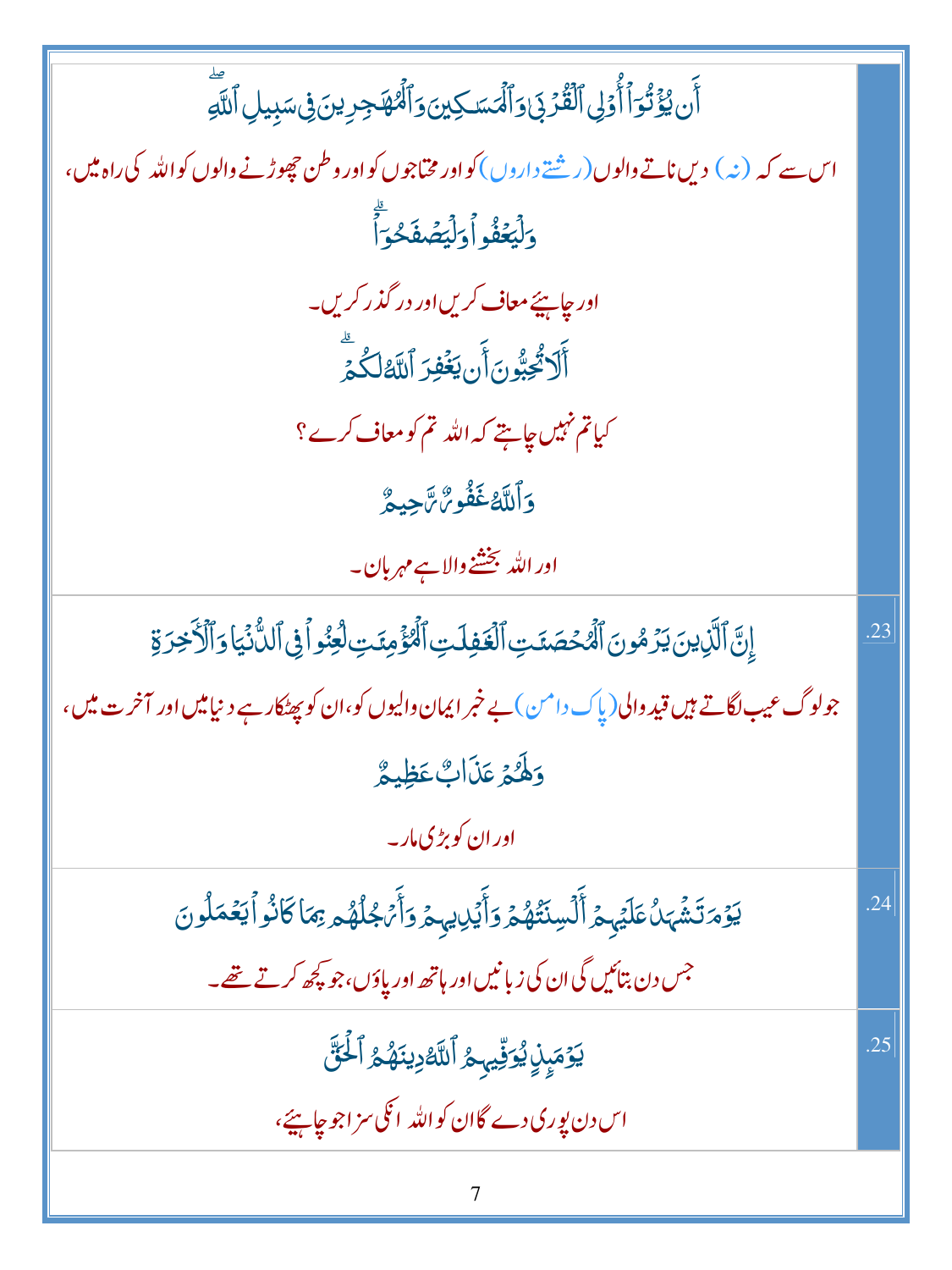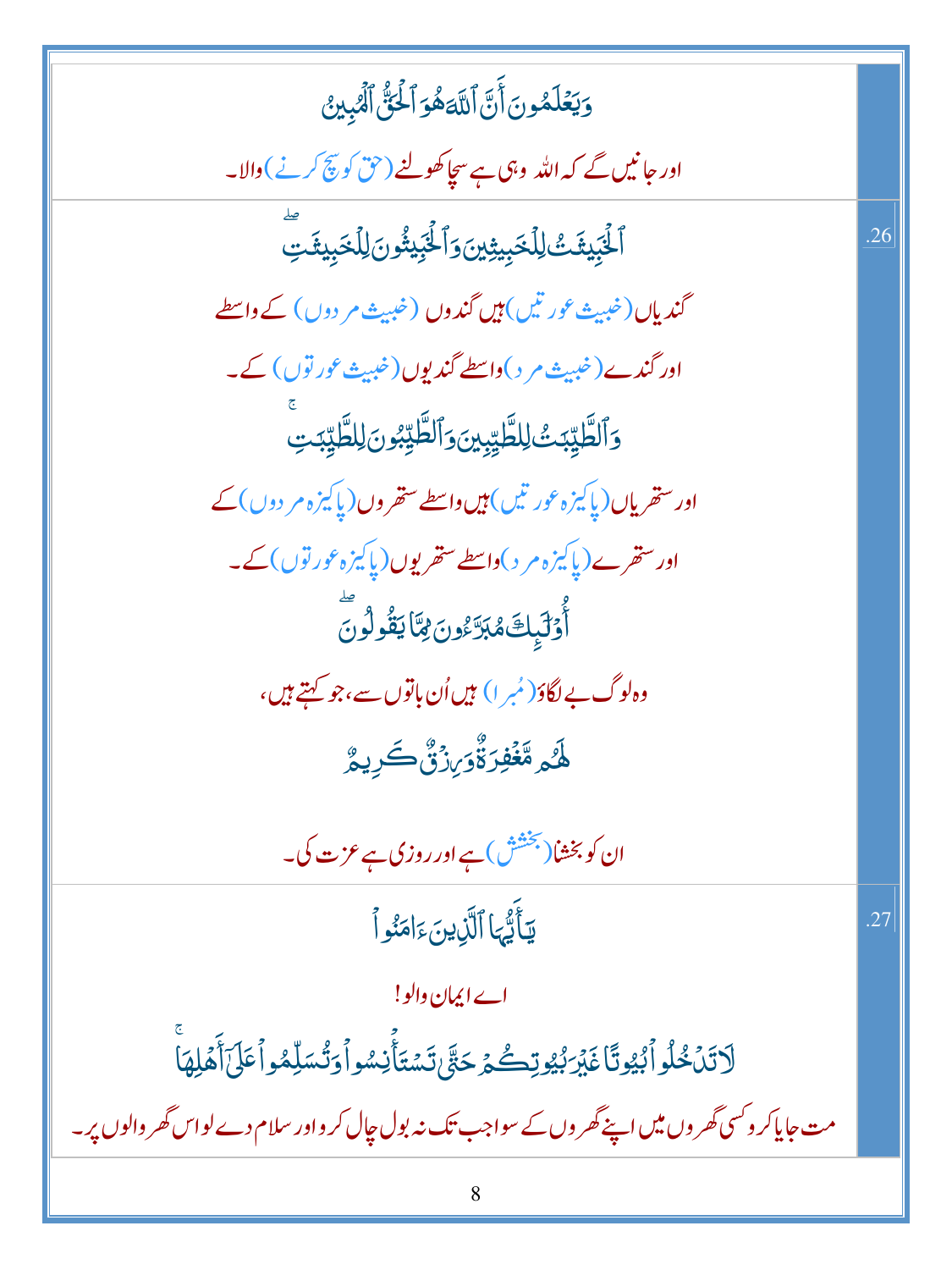| .<br>ذَالِكُمۡ خَبۡرٌ لَّكُمۡ لَعَلَّكُمۡ تَنۡ كَّرُونَ                                                      |     |
|--------------------------------------------------------------------------------------------------------------|-----|
| یہ بہتر ہے تمہارے حق میں،شاید تم یاد رکھو۔                                                                   |     |
| فَإِن لَّمَ تَجِنُ وافِيهَآ أَحَدًافَلَاتَنَ خُلُوهَا حَتَّىٰ يُؤُذَنَ لَكُمَّ                               | .28 |
| پھر اگر (موجود) نہ پاؤاس میں کوئی، تواس میں نہ جاؤ، جب تک پر واٹکی (اجازت) نہ ہو تم کو۔                      |     |
| دَإِن قِيلَ لَكُمُ أَنْ جِعُواْ فَأَنْ جِعُواًّ                                                              |     |
| اوراگر تم کوکیے کہ پھر (لوٹ)حاؤ، تو پھر (لوٹ)حاؤ،                                                            |     |
| ۿؙ <sub>ٙۊ</sub> ٲٙ <sub>ۯ۫</sub> ؠٙڶػؙۄۨ                                                                    |     |
| اسی <b>میں خوب</b> ستھرائی(یا کیز گی) ہے تمہاری،                                                             |     |
| دَاللَّهُ بِمَاتَعُمَلُونَ عَلِيمٌ                                                                           |     |
| اور اللہ جو کرتے ہو جانتاہے۔                                                                                 |     |
| ڵؖؿؙٙٙڛؘؾؘڶؽٙػ۠ؽٙ؋ػٲڂۨ۠ٲؘڹڗؘڹؙڂٛڶۅٲٛڹ۠ؿۏؾؘؑٵۼؘؿؘڗڡؘۺػۢۏٮؘۊٟڣۣۑؠؘٵڡؘٮۜٙڂ۠ڷػ۠ؽٙۨ                               | .29 |
| نہیں گناہ تم پر اس میں کہ جاؤان <i>گھر و</i> ں میں جہاں کوئی نہیں بستااُس میں <del>ک</del> چھ چیز ہو تمہاری۔ |     |
| وَٱللَّهُ يَعۡلَمُ مَاتُّبۡلُونَ وَمَاتَكۡتُمُونَ                                                            |     |
| اور الله کومعلوم ہے جو کھولتے ( ظاہر کرتے )ہو اور جو چھپاتے ہو۔                                              |     |
| <i>ۊٞٛ</i> ڶڵؚڷڡ۠ۏٙٛڡۣڹۣؾؾ <b>ؾؙڞۨ۠</b> ۅٲڡؚڽؙٲۧڹؘۘٙؗڞٙڔۿؚؽٙۯؘڲؘڡؘ۫ڟۢٚۅٲۘڡ۠ۢۯ۠ۅجؘۿ۠ؽٙۨ                       | .30 |
| کہہ دے ایمان والوں کو، نیچی رکھیں ٹک اپنی آنکھیں،اور تھامتے رہیں اپنے ستر (شر م گاہیں)۔                      |     |
|                                                                                                              |     |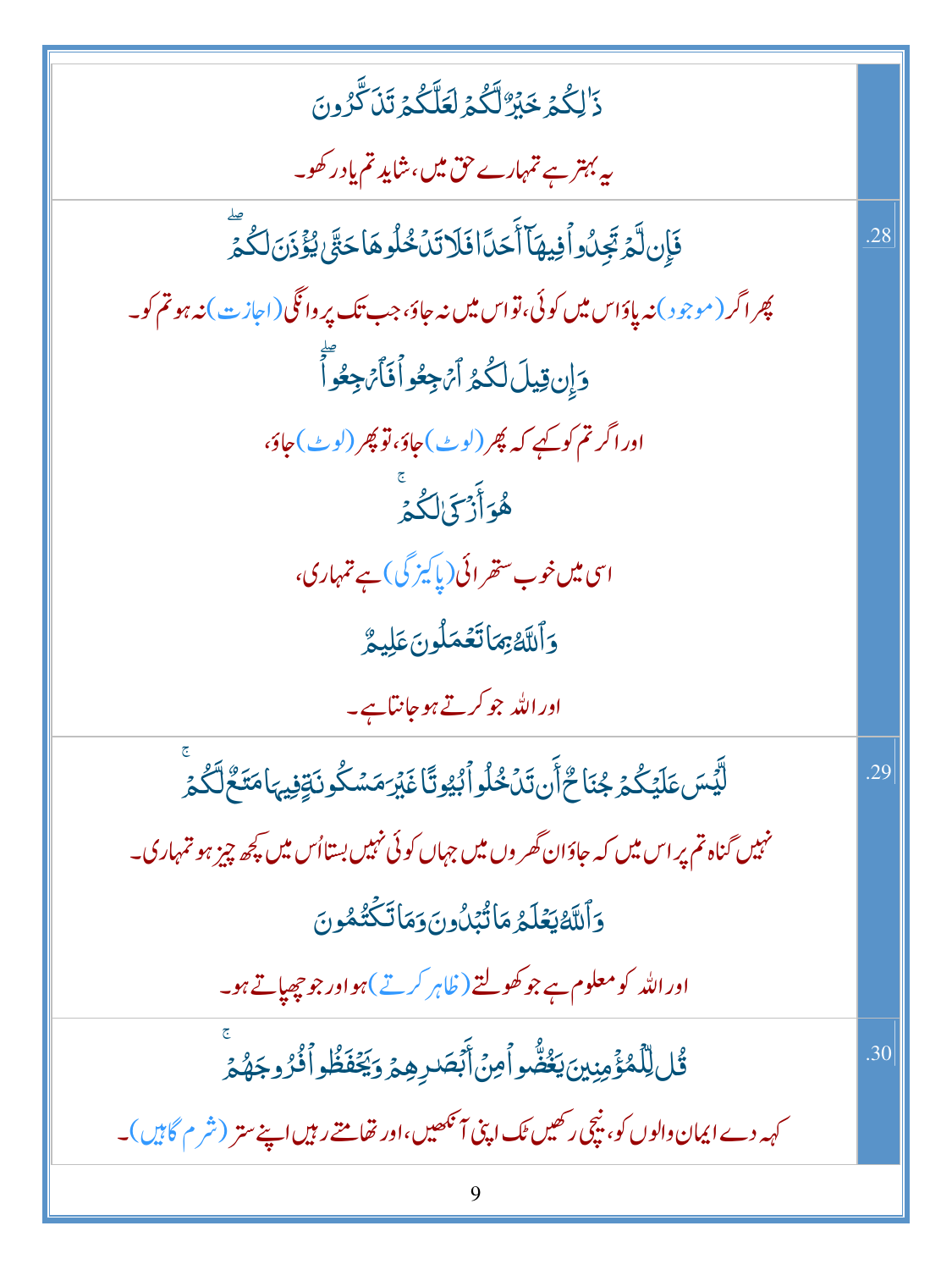.<br>ذَٰ لِكَ أَزْكَىٰ لَهُ مِ اس میں خوب ستھرائی(پاکیز گی) ہےان کی۔ إِنَّ ٱللَّهَ خَبِيرُ ٰٓ بِمَا يَصۡنَعُونَ اللہ کو خ<u>مرے جو کرتے ہیں</u>۔

<u>ۅٙۊ۠ڶڵۣ</u>ڷڡ۠ٷٙٛڡؚٸؘؾؚؠؘۼؙڞ۠ڞؙڽؘڡؚڹۡٲۨڹۘۻڔۿؚڹؖ؋ؚڲؘڡ۫ڟؙڹ؋ؙۯۅڄؘۿ۠ڹؖ اور کہہ دے ایمان والیوں کو، نیچی رکھیں ٹک اپنی آنکھیں اور تھامتی رہیں اپنے ستر (شر م گاہیں )، <u>ۅ</u>ٙڷٳؽۑ۫ڕؠڹؘۯؚؠڹ*ؾٙۿ۠ڹؖٞ*ٳ۪ٱۯۜۜ۠ٚڡؘٵڟؘۿؘۯڡؚڹ۫ۿٵؖ اور نہ د کھائیں اپناسنگار مگر جو کھلی چیز ہے اس میں سے ، ۘ<br>ۏڶٛؾڞؙڔڹ۬ڹؘڹؚڂٛ۠ڡ۠ڔۿؚڽٙٞٷٙڶ؏ڮؿۅؠؚؠڽؖ اور ڈال لیں اپنی اوڑ ھنی اپنے گریبان پر۔ <u>و</u>َلَا يُبْدِينَ زِينَتَهُنَّ إِلَّا لِبُعُولَتِهِنَّ أَوْءَابَآيِهِنَّ أَوْءَابَآءِ بُعُولَتِهِنَّ اور نہ کھولیں اپناسڈگار، مگر اپنے خاوند کے آگے پااپنے باپ کے پاخاوند کے باپ کے، أَوۡ أَبۡنَآؠٟڡٟنَّ أَوۡ أَبۡنَآءِبُعُولَتِهِنَّ أَوۡ إِخۡوَاهِنَّ أَوۡ بَنۡىَ إِخۡوَاهِنَّ أَوۡ بَنۡ أَخَوَاهِنّ یااپنے بیٹے کے یاخاوند کے بیٹے کے،پااپنے بھائی کے پااپنے جیتیجوں کے پااپنے بھانجوں کے، أَوۡ نِسَآبِهِنَّ أَوۡ مَامَلَكَتۡ أَیۡمَنۡهُنَّ یاا پنی عور توں کے، یااپنے ہاتھ کے مال کے،

.31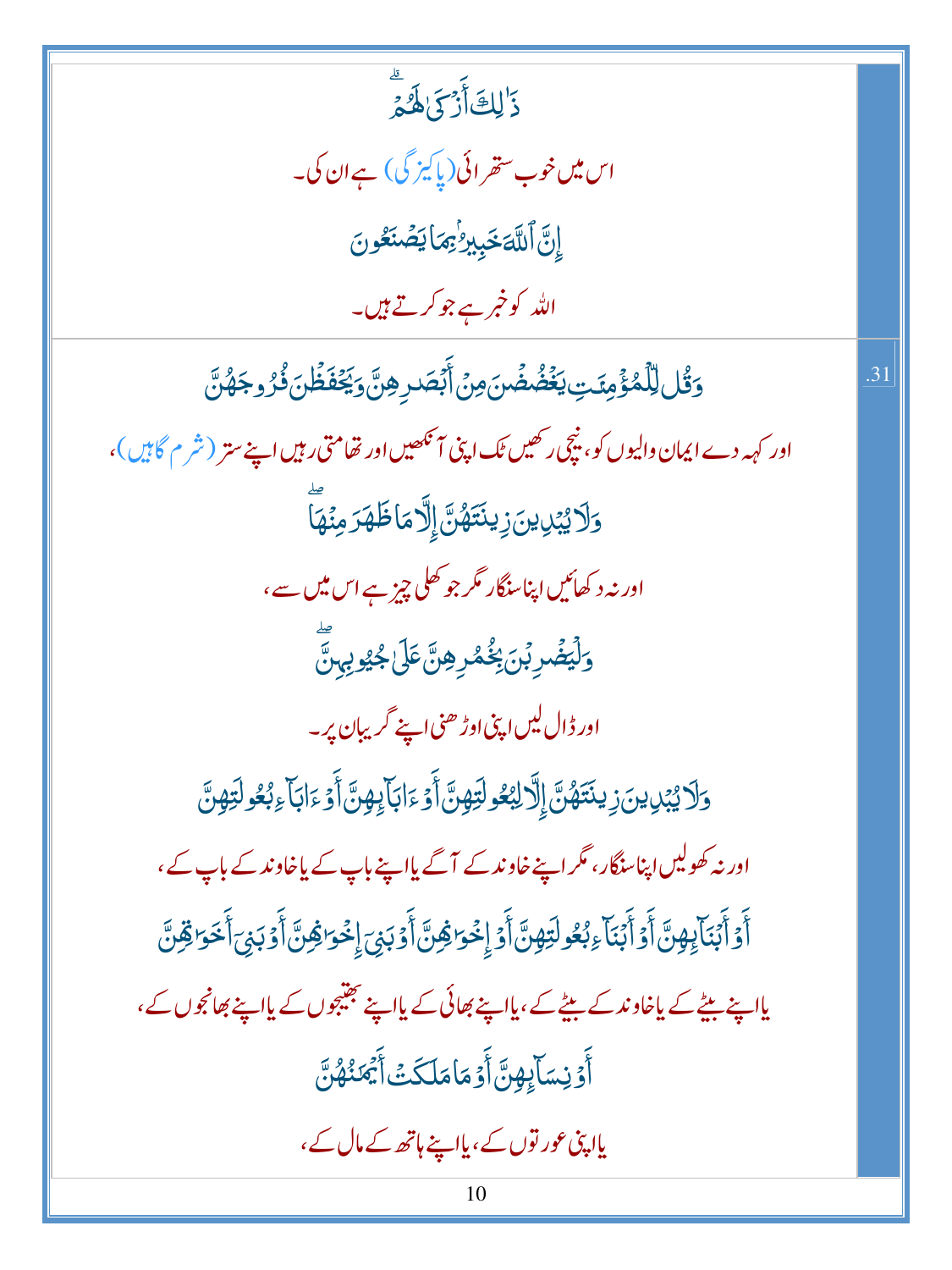أَوِ ٱلتَّبِعِينَ غَيْرِ أُوۡلِ ٱلۡإِنۡ بَةِ مِنَ ٱلرِّجَالِ یاکمیر وں (ملازم) کے جو مر دیکھ غرض نہیں رکھتے، أَوِ ٱلطِّفَلِ ٱلَّذِينَ لَمَرۡ يَظۡهَرُواۡ عَلَىٰ عَوۡمَاتِ ٱلنِّسَآءِ یالڑ کوں کے جنہوں نے نہیں پہنچانے عور توں کے بھید۔ <u>ۅ</u>ٙڷٳؾڞ۬ڔڹٙڹؘؠٲٛ*؆ڿ۠*ڶؚۿٟڽٞڶۣؽؚۼڷۄٙڡٙٲڲ۫ۼ۫ڣڹٶڹۯٟڽڐ*ؾؚ*ۿۣڹؓ اور نہ د ھمکائیں اپنے پاؤں سے کہ جانا پڑے ( ظاہر ہو )جو چھپاتی ہیں اپناسنگار۔ دَتُوبُوَاً إِلَى اللَّهِ جَمِيعًا أَيُّهَ الْمُؤْمِنُونَ لَعَلَّكُمْ تُفُلِحُونَ اور توبہ کر واللہ کے آگے سب مل کر ،اے ایمان والو؟ شاید تم بھلائی پاؤ۔ <u>و</u>َأَنكِحُواْ ٱلْأَيَّـعَىٰ مِنكُمْ وَٱلصَّلِحِينَ مِنْ عِبَادِكُمُ وَإِمَالِكُمْ .32 اور بیاہ دورانڈوں (مجر دوں ) کواپنے اندر ،اور جو نیک ہوں تمہارے غلام اور لونڈ پاں۔ إن يَكُونُواْ فُقَرَآءَيُغُنِهِمُّ اللَّهُ مِن فَضَٰلِهِ ۖ اگر وہ ہوں گے مفلس اللہ ان کوغنی کرے گااپنے فضل سے۔ وَأَللَّهُ وَاسِعٌ عَلِيمٌ اور الله سائی (<sup>گنجائش</sup>)والا ہےسب جانتا۔ وَلِّيَسْتَعْفِفِ ٱلَّذِينَ لَا يَجِلُونَ نِكَاحًا حَتَّىٰ يُغۡنِيَهُمُ ٱللَّهُ مِن فَضَٰلِهِۦ .33 اور آپ کو تھامتے رہیں جن کو نہیں ملتا(قدرت نہیں رکھتے) بیاہ (کی)، 11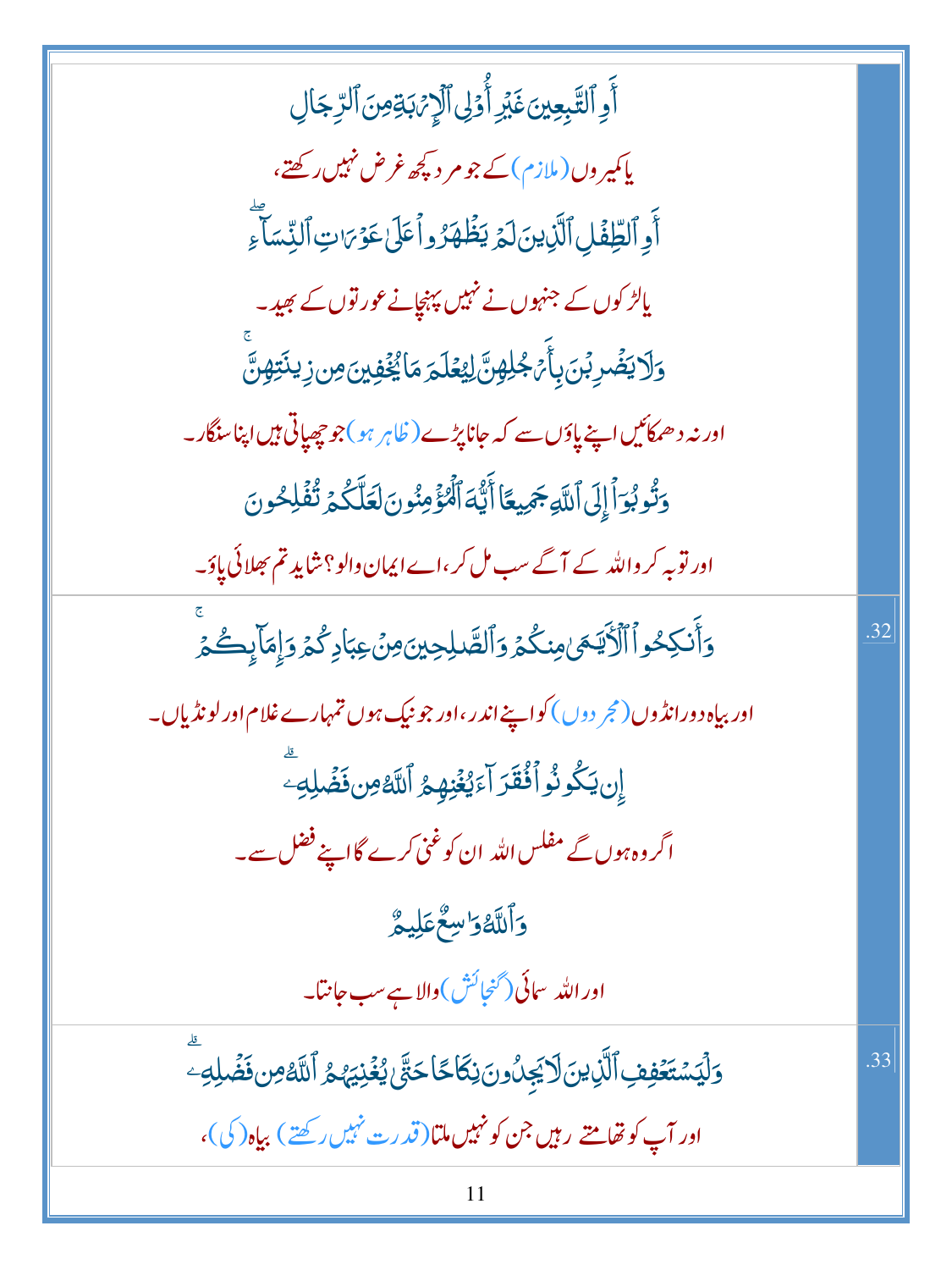| جب تک مقدور دےان کواللہ اپنے فضل سے۔                                                                                     |     |
|--------------------------------------------------------------------------------------------------------------------------|-----|
| <u>و</u> َٱلَّذِينَ يَبۡتَغُونَ ٱلۡكِتَبَ لِمَّاۚ مَلَكَتۡ أَيۡمَنُكُمۡ فَكَاٰتِبُوهُمۡ إِنۡ عَلِمۡتُمۡ فِيهِمۡ خَبۡرَّآ |     |
| اور جولوگ چاہیں لکھا( معاہدہ آزادی) تمہارے ہاتھ کے مال میں،                                                              |     |
| توان کولکھا( معاہدہ آزادی) دے دواگر سمجھوان میں کچھ نیکی۔                                                                |     |
| وَءَاتُوهُمِ وِّن مَّالِ ٱللَّهِ ٱلَّذِىَ ءَاتَنكُمۡ                                                                     |     |
| اور دوان کواللہ کے مال سے،جو تم کو دیاہے۔                                                                                |     |
| <u>و</u> َلَاتُكْرِهُوافَتَيَتِكُمُ عَلَى ٱلْبِغَآءِإِنْ أَيَرُنَ تَحَصُّنَا لِتَبْتَغُواْعَرَضَ ٱلْحُيَوٰةِ ٱلدُّنْيَا  |     |
| اور نہ زور کر واپنی چھوکریوں پر بد کاری کے واسطے،                                                                        |     |
| اگر وه چاپيں قيد ميں ( پاک دامن )رہنا، کہ کمايا چاہواساب د نيا کی زند گانی کا۔                                           |     |
| <u>و</u> َمَن يُكۡرِهَهُّنَّ؋َإِنَّ ٱللَّ <i>حَونۢڹعۡلِ إِكۡرَاهِهِنَّ غَفُو؆۠ تَّاحِيمٌّ</i>                            |     |
| اور جو کوئی ان پر زور کرے تواللہ ان کی بے بسی پیچھے بخشنے والا مہر بان ہے۔                                               |     |
| وَلَقَلۡأَنزَلۡنَآ إِلَيۡكُمۡ ءَايَتِ مُّبَيِّنَتِ                                                                       | .34 |
| اور ہم نے اُتاریں تمہاری طرف آیتیں تھلی،                                                                                 |     |
| <u>و</u> َمَثَلاً مِّنَ ٱلَّذِينَ خَلَوۡاۡمِن <b>ۚ تَ</b> بۡلِكُمۡ وَمَوۡعِظَةًلِّلۡلَمُتَّقِينَ                         |     |
| اور ایک دستور ان کا(مثالیں اُنگی)جو ہو چکے ہیں تم سے آگے (پہلے )اور نصیحت ڈر والوں کو۔                                   |     |
| أَللَّهُ نُومُ ٱلسَّمَرَاتِ وَٱلْأَرَضِ                                                                                  | .35 |
| اللہ روشنی(نور) ہے آسانوں کی اور زمین کی،                                                                                |     |
| 12                                                                                                                       |     |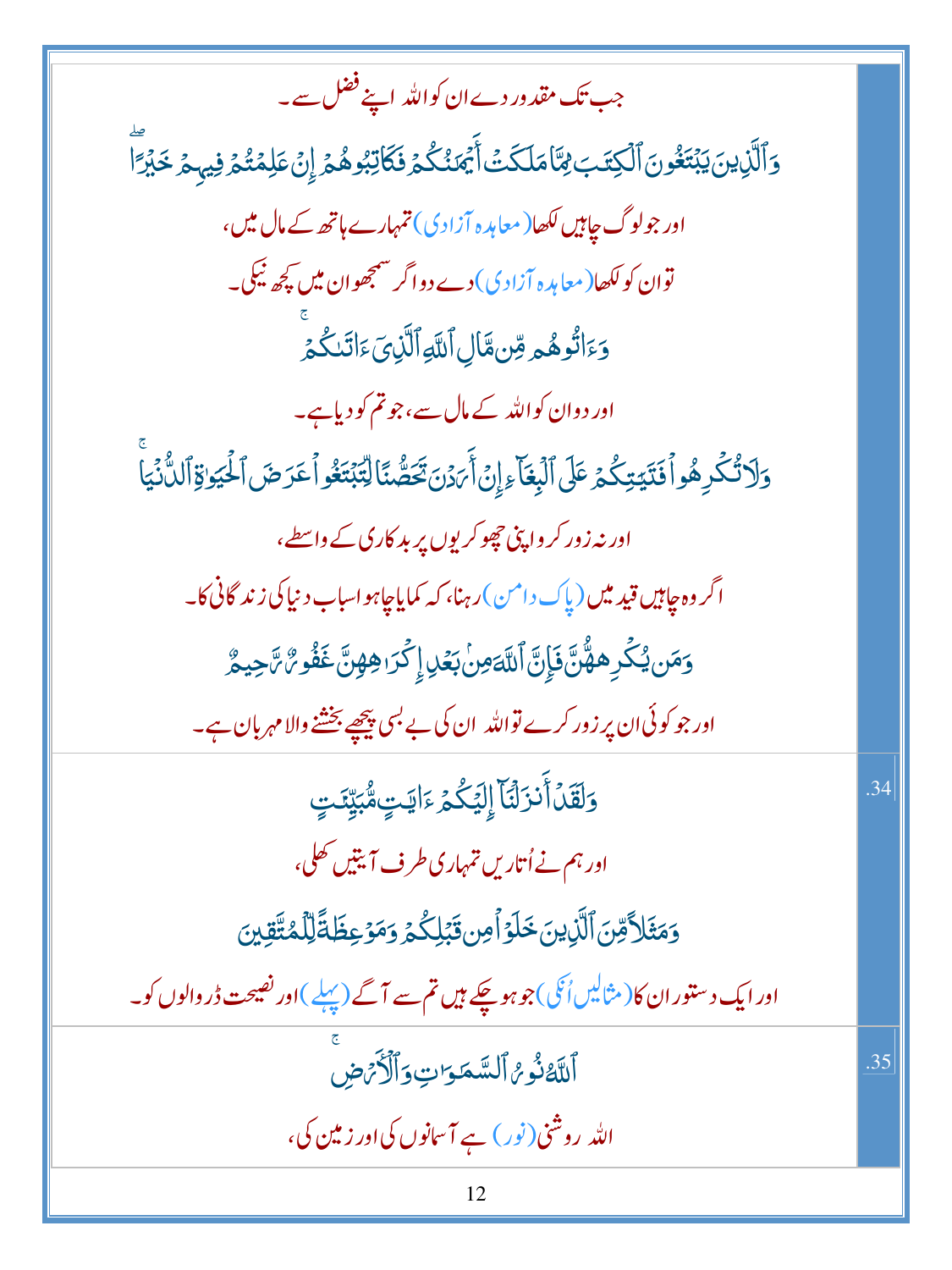مَثَلُ نُورِ<sub>ك</sub>ِ كَمِشْكَواةِفِيهَامِصُبَاحٌ کہاوت اسکی روشنی (نور) کی جیسے ایک طاق اس میں ایک چراغ۔ ٱلۡۡصۡبَاحُۗۛڣۣۡۯُّجَاجَةٍ جراغ د حرا(ر کھا)ایک شیشہ میں۔ ِ<br>ٱلزُّجَاجَةُ كَأَنَّهَا كَوۡ كَبُ دُرِّيَّ شیشہ جیسے ایک تاراہے جھمکتا، ؽۅۊؘٮۢٛ؈ۺؘڿؘۯۊؚؚٚڡ۠ٞڹۯۜ؎ٙۊٟۯؽٙؾ۠ۅٮؘۊٟڷٞٳۺۯۊؚؾۊ۪ۄؘۯڷٷٙڔؾۊ۪ تیل جلتاہے اس میں ایک درخت بر کت کے سے،وہ زیتون ہے،نہ سورج نکلنے کی طرف نہ ڈو بنے کی طرف، يَكَادُرَيْتُهَايُضِيَّءُوَلَوَلَمَ تَمَسَسُهُنَاسٌ لگیاہےاسکا تیل کہ سلگ اٹھے،ابھی نہ لگی ہواسکو آگ۔ ڹ<br>ٮ۠ۨۏۨ*ؽ۠*ػڶؽڶۏ۠ڔؖؾؠٞڮ۞ٱڵڶ*ڐڟۣڶؚڋٛۅۑ*ۊٷۺؾۺؘٲٷ۠ روشی پر روشنی،الله راه دیتاہ اپنی روشنی (نور) کی جس کوچاہے۔ **وَيَضُرِبُ ٱللَّهُ ٱلْأَمۡثَلَ لِلنَّاسِۚ وَٱللَّهُ بِكُلِّ شَيۡءٍ عَلِيمٌ** اور بتا تاہے اللہ کہاو تیں لو گوں کو۔اور اللہ سب چیز جانتاہے۔ فِي بُيُوتِ أَذِنَ اللَّهُ أَن تُزَفَعَ وَيُنۡكَرَ فِيهَا ٱسۡمُٰهُ .36 (پہ)ان گھروں میں (ہیں) کہ (جنگے بارے میں)اللہ نے حکم دیاان کوبلند (تعظیم) کرنے کا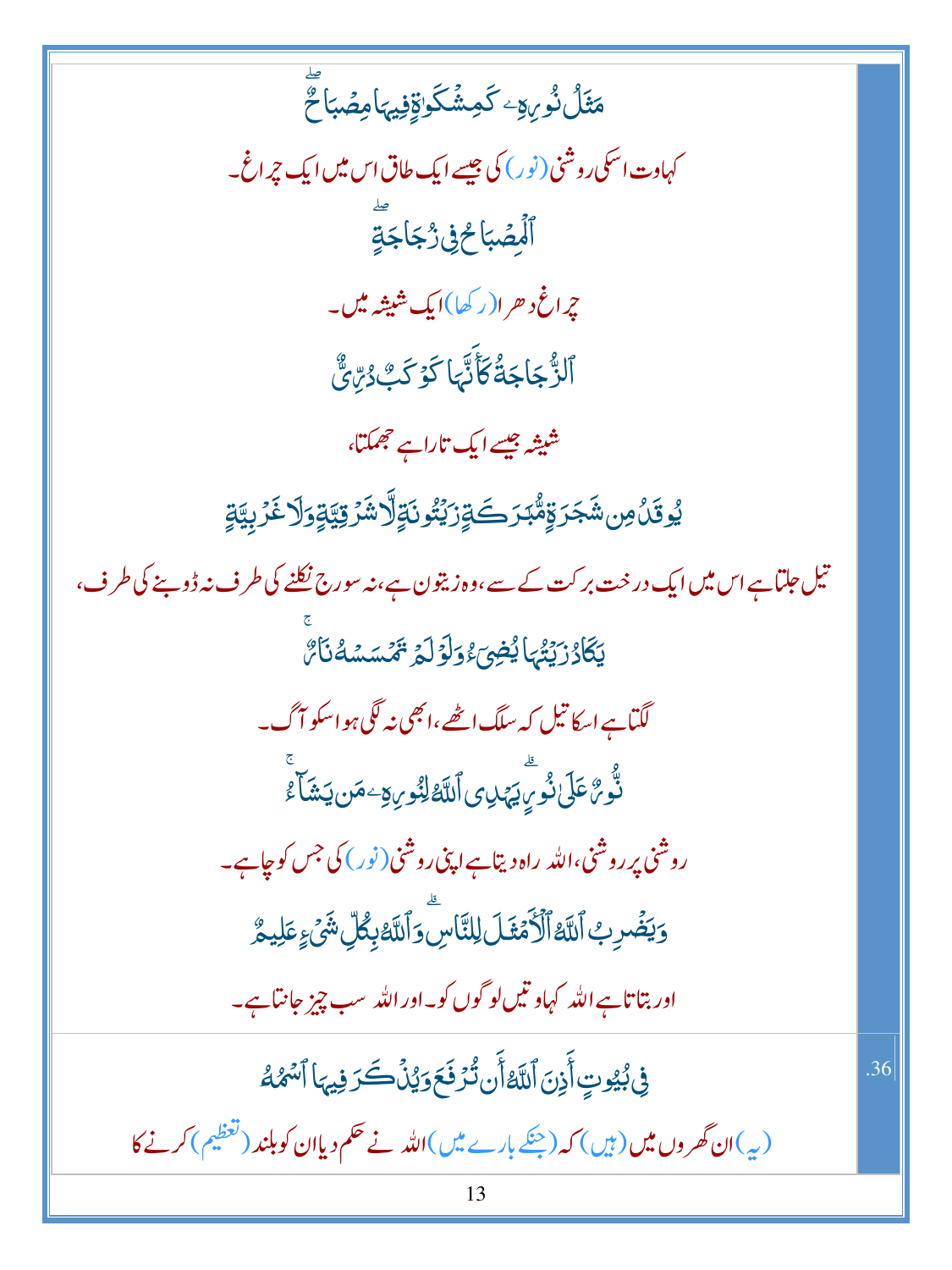| اور وہاں اُس کانام پڑھنے کا،                                                                                 |     |
|--------------------------------------------------------------------------------------------------------------|-----|
| ؽؗڛۜٙڹڂڶڡٞڣۣڽؠؘٳۑؚٲڶۼٞڷؙۊؚٚۯٲڷۯؘٚڞؘٳڸ                                                                        |     |
| یاد (تشییج) کرتے ہیں اس کی وہاں صبح اور شام۔                                                                 |     |
| <i>ۣ</i> ۑڮٳڵٞڵۯٮؙ۠ڷۿٟۑؠؚؽٙ <i>ڹٚڋؘۮ</i> ۊ۠ٞۏڶٳڹؽٙۨڠٞٸڹۮؚػ۬ڔۣٱڵڸٞۅۏٳۣۭڦؘٲۄؚٲڵڞؖڵۏۊٚۏٳؚۑؾؘٲۦؚٲڵڗٞػۏۊ          | 37  |
| وہ مر دے نہیں غافل ہوتے سوداکرنے میں نہ بیچنے میں اللہ کی یادے،                                              |     |
| اور نماز کھڑی رکھنے سے اور ز کو ۃ دینے سے،                                                                   |     |
| يَخَافُونَ يَوۡمَاتَتَقَلَّبُ فِيهِٱلۡقُلُوبُوَٱلۡأَبۡصَدُ                                                   |     |
| ڈر رکھتے ہیں اس دن کا، جس میں اُلٹے جائیں گے دل اور آنکھیں۔                                                  |     |
| لِيَجۡزِيَهُمُ ٱللَّهُ أَحۡسَنَهَاعَمِلُواۡ وَيَزِيدَهُمۡ مِّن فَضَٰلِهِۦ                                    | .38 |
| کہ بدلہ دےان کواللہ اُنکے بہتر سے بہتر کاموں کااور بڑھتی دےان کواپنے فضل سے۔                                 |     |
| <b>ۯ</b> ٲڷڶ <i>۠</i> ڟؿٙۯۯ۠ڽۢٛڡؘڽؾؘۺؘٚٲۦ۠ؠؚۼؘڹٞڔڝؚۜڛؘٳٮٟ                                                    |     |
| اور اللہ روزی دیتاہے جس کوجاہے بے شار۔                                                                       |     |
| وَٱلَّذِينَڪَفَزُوَٱأَعۡمَلُهُمۡ كَسَرَابِ بِقِيعَةٍيَخۡسَبُهُٱلظَّمَّانُۥمَآءَ                              | .39 |
| اور جولوگ منکر ہیں،اُن کے کام جیسے ریت جنگل میں (سر اپ)، پیاساجانے اس کو پانی،                               |     |
| ڂڹَّىٰٓ إِذَا جَأَءَهُ لَمَرۡ يَجِلُهُشَيٍّ ۚ وَوَجَلَ ٱللَّٰٓ عِنلَهُ فَوَنَّكُ حِسَابَةٌ                   |     |
| يہاں تک کہ جب پہنچإاس پر اُن کو کچھ نہ پايا،اور اللّٰہ کو پايااپنے پاس، پھر اس کو پورا پہنچاِد يااس کا لکھا۔ |     |
| 14                                                                                                           |     |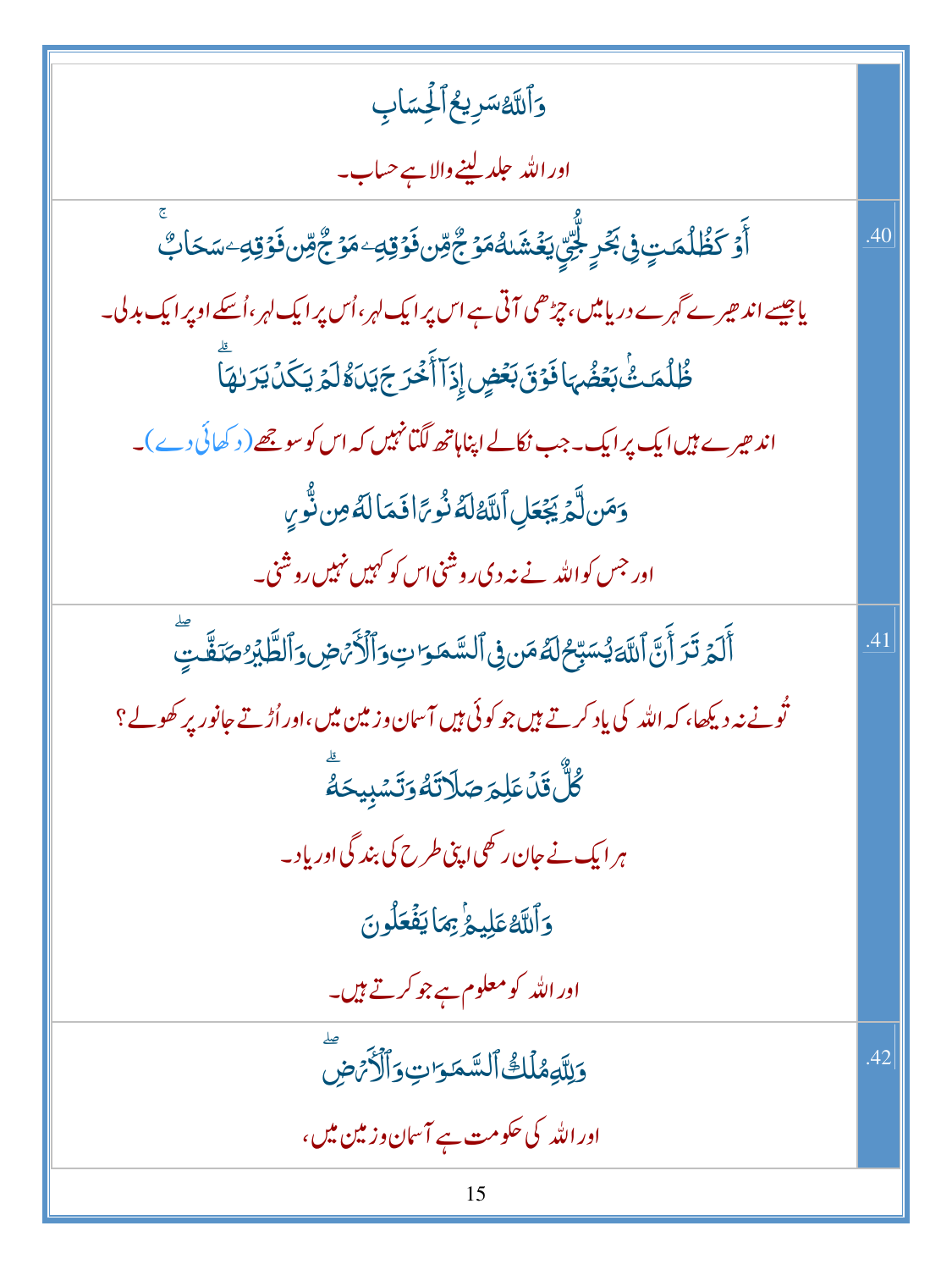| وَإِلَى ٱللَّهِ ٱلْمَصِيرُ                                                                             |     |
|--------------------------------------------------------------------------------------------------------|-----|
| اور اللہ ہی تک پھر جانا(پلٹا) ہے۔                                                                      |     |
| ٲٙڶ <sub>ۘڞ</sub> ٙڗؘ <i>ۮٙ</i> ڗٙٲۧڹٞٲڵڶ <i>ٙ</i> ۊؽ۠ۯ۬ڝؚ؊ڂٲڹٲڐ۫۫ۿؚٙێٷٙڵؚڡ۠ٛڹؽؘٮؘۀڐؙٛۿؖڲؘۼڵڡؗ۠؇ػٲٙٙٙٵ | .43 |
| تُونے نہ دیکھ کہ اللہ پانک لا تا(چلا تا) ہے بادل، پھر ان کو ملا تاہے، پھر ان کور کھتاہے تہہ بہ تہہ،    |     |
| فَتَرَى ٱلْوَدۡقَ يَخۡرُ جُونَ خِلَلِهِۦوَيُنَزِّلُ مِنَ ٱلسَّمَآءِمِن جِبَالٍ فِيهَامِنۡ بَرَدٍ       |     |
| پھر تُو دیکھے مینہ نکتاہے اسکے نیچ سے،اور اتار تاہے آسان سے اس میں جو پہاڑ ہیں اولوں کے،               |     |
| <b>ۮؘ</b> ێؚڝٟۑٮؚ۠ڹؚ؋ؚۦڡؘڹڮۺؘؘٵۧۦ۠ٛۅؘؽڡٞٮڔۏؙ۠ڡ۠ٸٞ؆ڞ۞ۑؘۺؘٲؖۦ۠                                           |     |
| پھر وہڈالٽاہے <sup>جس</sup> پر چاہے اور بچادیتاہے جس سے چاہے۔                                          |     |
| <b>يَكَادُسَنَابَرُقِ</b> تِ يَذُهَبُ بِٱلْأَبۡصَٰرِ                                                   |     |
| ابھی اس کی بجلی کی کو ندلے جائے آ نکھیں۔                                                               |     |
| يُقَلِّبُ اللَّهُ الَّيَلَ وَالنَّهَا َ                                                                | .44 |
| اللہ بدلتاہےرات اور دن۔                                                                                |     |
| إِنَّ فِي ذَٰ لِكَ لَعِبْرَةَّ لِّأَوْلِى ٱلْأَبْصَدِ                                                  |     |
| اس میں دھیان کی جگہ (سبق) ہے آنکھ والوں کو۔                                                            |     |
| <u>ؘ</u><br>وَٱللَّهُ <del>خَ</del> لَقَ کُلَّ دَآ ٱبَّةٍ مِّن مَّاۤ ۚءِ                               | .45 |
| اور الله نے بنایاہر پھرنے والاایک یانی سے۔                                                             |     |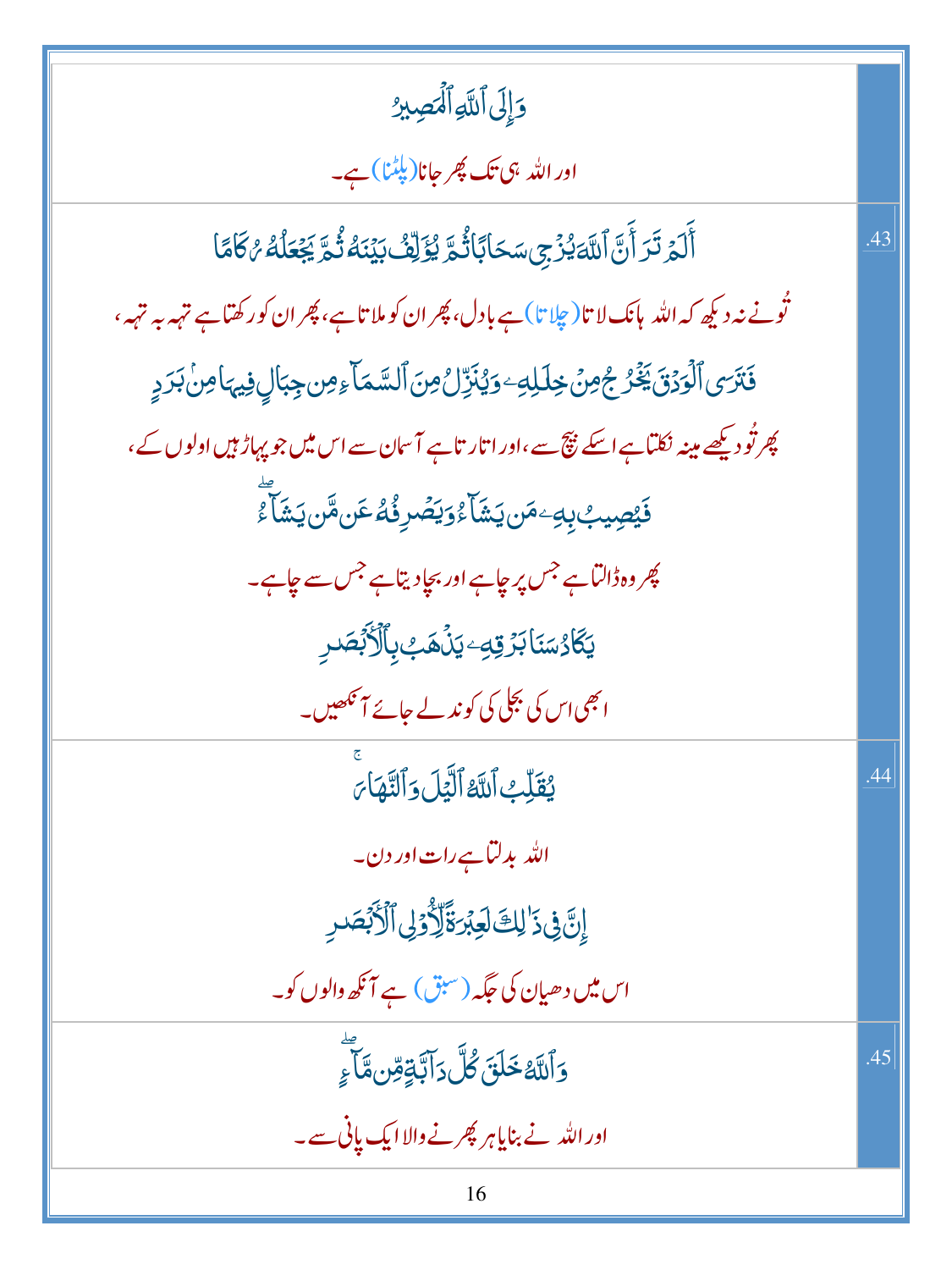| <b>ذَ<sub>هِنَّهُم</sub> مَّن يَمَّشِى عَلَىٰ بَطَٰنِهِ</b> ے                                                |     |
|--------------------------------------------------------------------------------------------------------------|-----|
| پھر کوئی ہے کہ <i>چ</i> لتاہے اپنے پیٹ پر،                                                                   |     |
| ۄ <i>ٙڡۣڹ۫ٞۿ</i> ۄڡ۠ڗ <i>ؾػ</i> ۬ۺٚؽٷٙڶ؈ؚڿڷؽٞڹۣۄؘڡۣڹ۫ۿۄڡ۠ڗؿػۮۺؽڡؘڶؘٲٲٛ <i>ؽ</i> ڹۜعۜ                         |     |
| اور کوئی ہے کہ جلتاہے دوپاؤں پر ،اور کوئی ہے کہ جلتاہے جار پر۔                                               |     |
| يَخَلُقُ اللَّهُمَايَشَاءُ                                                                                   |     |
| بناتاہے اللہ جوجا ہتاہے۔                                                                                     |     |
| ٳۣڹؖٞٲڷڐڡؘڶٙڸۛڂؙڵؚۺؘٛ؏ؚۊؘڸؠڒ۠                                                                                |     |
| بیشک اللہ ہر چیز کر سکتاہے۔                                                                                  |     |
| ڵؘقَّلۡ أَنزَلۡنَآءَايَتٍمُّبَيِّنَتِ                                                                        | .46 |
| ہم نے اتار دیں آیتیں کھول بتانے والی( داضح)۔                                                                 |     |
| <b>ۯ</b> ٲڵڷٙڠؾٕ <i>ٙڸ</i> ؽڡؘڹ۞ؾۺؘٲۦ۠ٳ۪ڶ <i>ٙ</i> ٳڝؚۯٮڟٟۣڡ۠۠ۺؾٙقۣۑۄؚ                                       |     |
| اور اللہ لائے جس کوچاہے سید ھی راہ پر۔                                                                       |     |
| وَيَقُولُونَءَامَنَّابِٱللَّهِوَبِٱلرَّسُولِ وَأَطَعُنَا                                                     | .47 |
| اورلوگ کہتے ہیں ہم نے مانااللہ کو،اور رسول کواور حکم میں آئے،                                                |     |
| ڐؙٛ <sub>ۿ</sub> ۜٙ <i>ؾۊ</i> ؘڵؖ۠ڶۏۜڔؠڹٞ۠ڡؚۨڹ۫ <sub>ؙ</sub> ؠٛۄڡؚۜۨڹ؋ڡڵ <del>ڹ</del> ڡ۬ڸۮؘ <sup>ٚ</sup> ڶڸڰ |     |
| پھر پھراجاتاہےایک فرقہ اُن میں اس پیچھے۔                                                                     |     |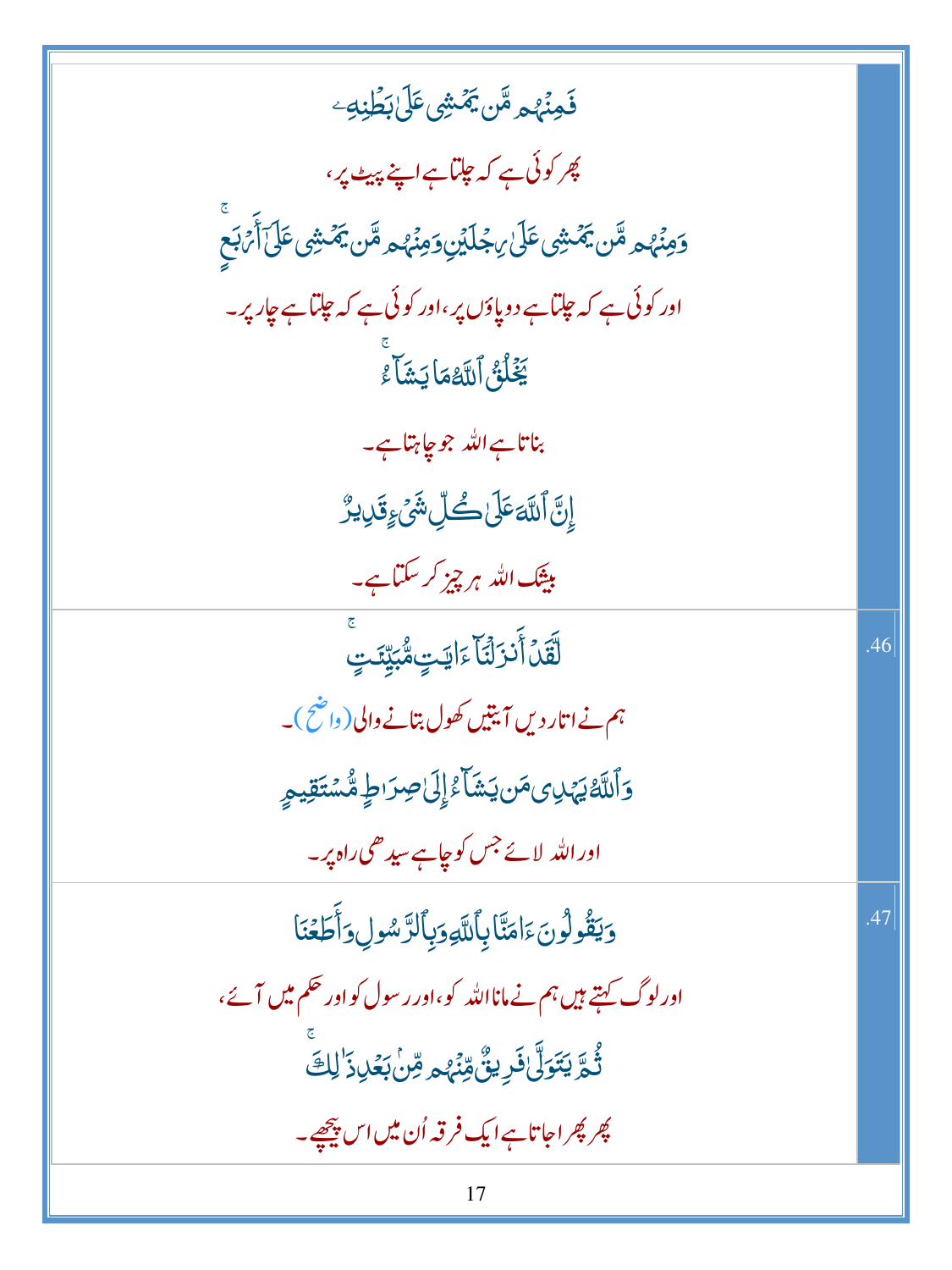| وَمَاۤ أُوۡلَٰٓبِكَ بِٱلۡوَٰۚ مِنِينَ                                                                                                   |     |
|-----------------------------------------------------------------------------------------------------------------------------------------|-----|
| اور وہ لوگ نہیں ماننے والے۔                                                                                                             |     |
| دَإِذَادُعُوٓ أَإِلَى ٱللَّهِوَىَسُولِهِۦلِيَحۡكُمَ بَيۡنَهُمۡ إِذَافَرِينٌّ مِّنۡهُمۡ مُّقۡرِضُونَ                                     | .48 |
| اور جب انګوبلا ہئے اللہ اور رسول کی طرف کہ ان میں قضیہ چکادے،                                                                           |     |
| تب ہی ایک فرقہ اُن میں منہ موڑتے ہیں۔                                                                                                   |     |
| دَإِن يَكُن لَهُمُ ٱلۡئُنَّ يَأۡتُوَاۡۚ إِلَيۡهِمۡذَٰٓ عِنِينَ                                                                          | .49 |
| اور اگر ان کو کچھ پہنچتاہو ( مل رہاہو کچھ حق) تو چلے آئیں اسکی طرف قبول کر کر۔                                                          |     |
| أَفِى قُلُوبِهِهِ مَّرَضٌ أَمِرَ ٱنْ تَابُوٓ ٱأَمۡ يَخَافُونَ أَن يَجِيفَ ٱللَّهُ عَلَيۡهِمۡ وَىَسُولُهُ                                | .50 |
| کیاائکے دل میں روگ ہے یاد ھوکے میں پڑے ہیں یاڈرتے ہیں کہ بے انصافی کریگاان پر اللہ اور رسول اسکا؟                                       |     |
| بَلۡ أَوۡلَٰٓبِكَهُمُ ٱلظَّٰلِمُونَ                                                                                                     |     |
| کوئی نہیں،وہی لوگ بے انصاف ہیں۔                                                                                                         |     |
| إِنَّهَا كَانَ قَوْلَ ٱلْمُؤْمِنِينَ إِذَادُعُوَاْ إِلَى ٱللَّهِوَىَسُولِهِ وَلِيَحْكُمَ بَيۡنَهُمۡ أَن يَقُولُواْسَمِعۡنَا وَأَطَعۡنَا | .51 |
| ایمان دالوں کی بات پہ تھی،                                                                                                              |     |
| جب بلاپئے ان کواللہ   اور رسول کی طرف، فیصلہ کرنے کوان میں کہ کہیں ہم نے منااور مانا۔                                                   |     |
| وَأَوْلَٰٓبِكَ هُمُ ٱلۡهُفۡلِحُونَ                                                                                                      |     |
| اور وہ لوگ انہی کا جلاہے۔                                                                                                               |     |
|                                                                                                                                         |     |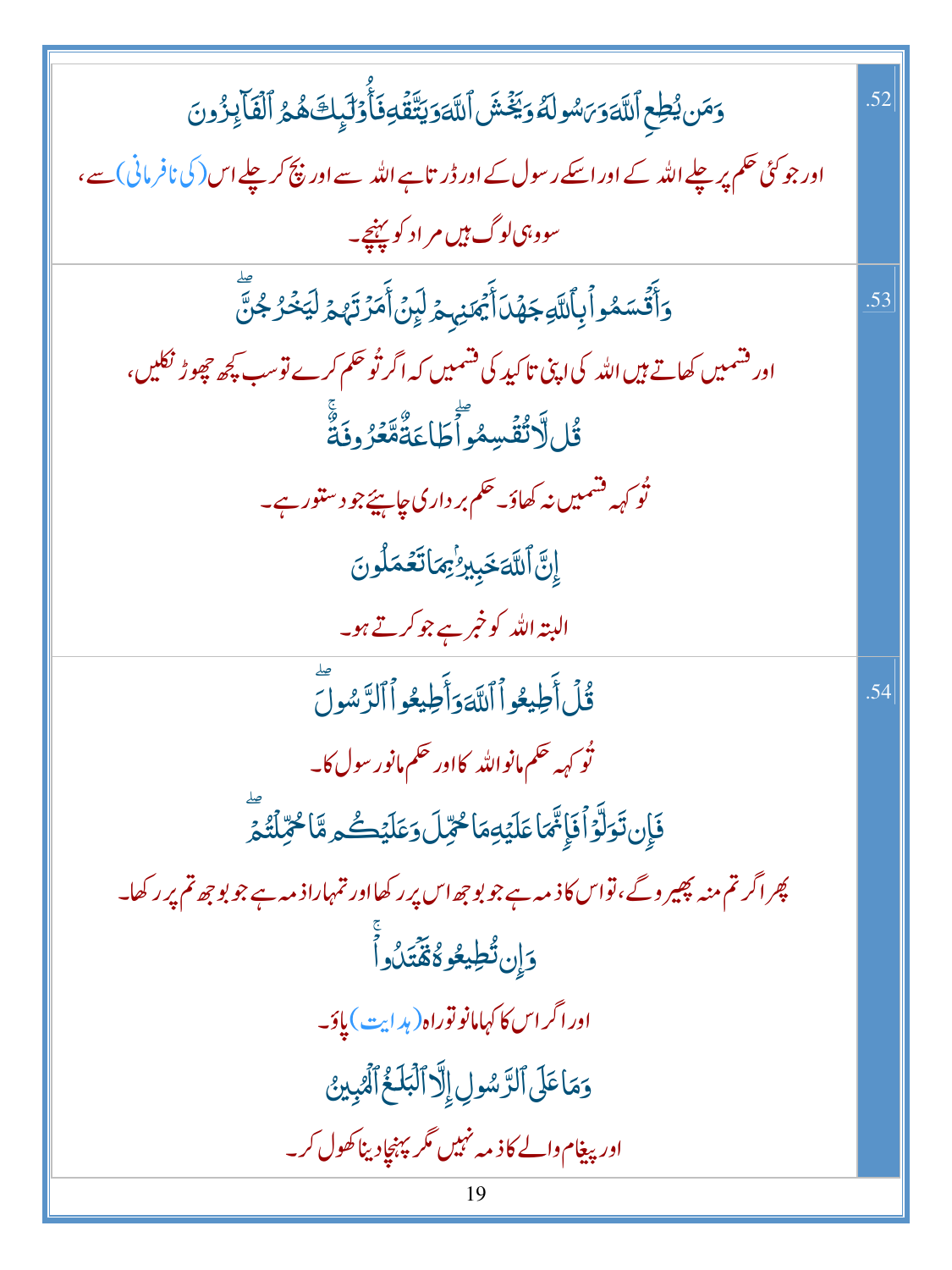| وَعَدَ ٱللَّهُ ٱلَّذِينَ ءَامَنُو أَمِنكُمْ وَعَمِلُواْ ٱلصَّلِحَتِ                                            | .55 |
|----------------------------------------------------------------------------------------------------------------|-----|
| وعدہ دیااللہ نے جولوگ تم میں ایمان لائے ہیں اور کئے ہیں نیک کام،                                               |     |
| لِيَسْتَخْلِفَنَّهُمۡ فِى ٱلْأَمۡضِ كَمَا ٱسۡتَخۡلَفَ ٱلَّٰٓنِينَ مِن قَبَٰلِهِمۡ                              |     |
| البتہ پیچھپے حاکم کریگاان کوملک میں،حبیباحاکم کیاتھااُن سے اگلوں کو۔                                           |     |
| وَلَيُمَكِّنَنَّ لَهُمُرْدِينَهُمُ ٱلَّذِى ٱمۡتَضَىٰ لَهُمۡ وَلَيُبَلِّالَّهُم مِّنۡ بَعۡلِ خَوۡفِهِمۡ أَمۡنَا |     |
| اور جمادے گاان کو دین اُن کا،جو پسند کر دیاان کواور دیگاان کوان کے ڈر کے بدلے امن۔                             |     |
| <b>يَعۡبُ</b> ۢلُونَنِىلَايُشۡمِرۡ كُونَ؋ۣڜَڲۡٓا                                                               |     |
| میر کی بند گی کریں گے۔ شریک نہ کریں گے میر اکوئی۔                                                              |     |
| وَمَن كَفَرَ بَعۡدَ ۚ لِكَ فَأَوۡلَٰٓ بِكَ هُمُ ٱلۡقَسِقُونَ                                                   |     |
| اور جو کوئی ناشکر ی کریگااس پیچھے، سووہی لوگ ہیں بے حکم۔                                                       |     |
| دَأَقِيمُواْ ٱلصَّلَوٰاةَدَءَاتُواْ ٱلزَّكَوٰاةَدَأَطِيعُواْ ٱلزَّسُولَ لَعَلَّكُمَ تُذَكِّمُونَ               | .56 |
| اور کھڑی رکھونماز اور دیتے رہو ز کو ۃ،اور حکم میں جلور سول کے ،شاید تم پر رحم ہو۔                              |     |
| لَاتَّكْسَبَنَّ ٱلَّذِينَ كَفَرُواْمُعُجِزِينَ فِى ٱلْأَرَضِ                                                   | .57 |
| نہ خیال کر کہ ہہ جو منکر ہیں تھکا دیں گے بھاگ کر ملک میں۔                                                      |     |
| وَمَأْوَلِهُمُ ٱلتَّامَّ وَلٰٓبِئۡسَ ٱلۡصِبِيرُ                                                                |     |
| اور ان کو ٹھکانا آگ ہے،اور بُر کی جگہ ہے پھر جانے کی۔                                                          |     |
| 20                                                                                                             |     |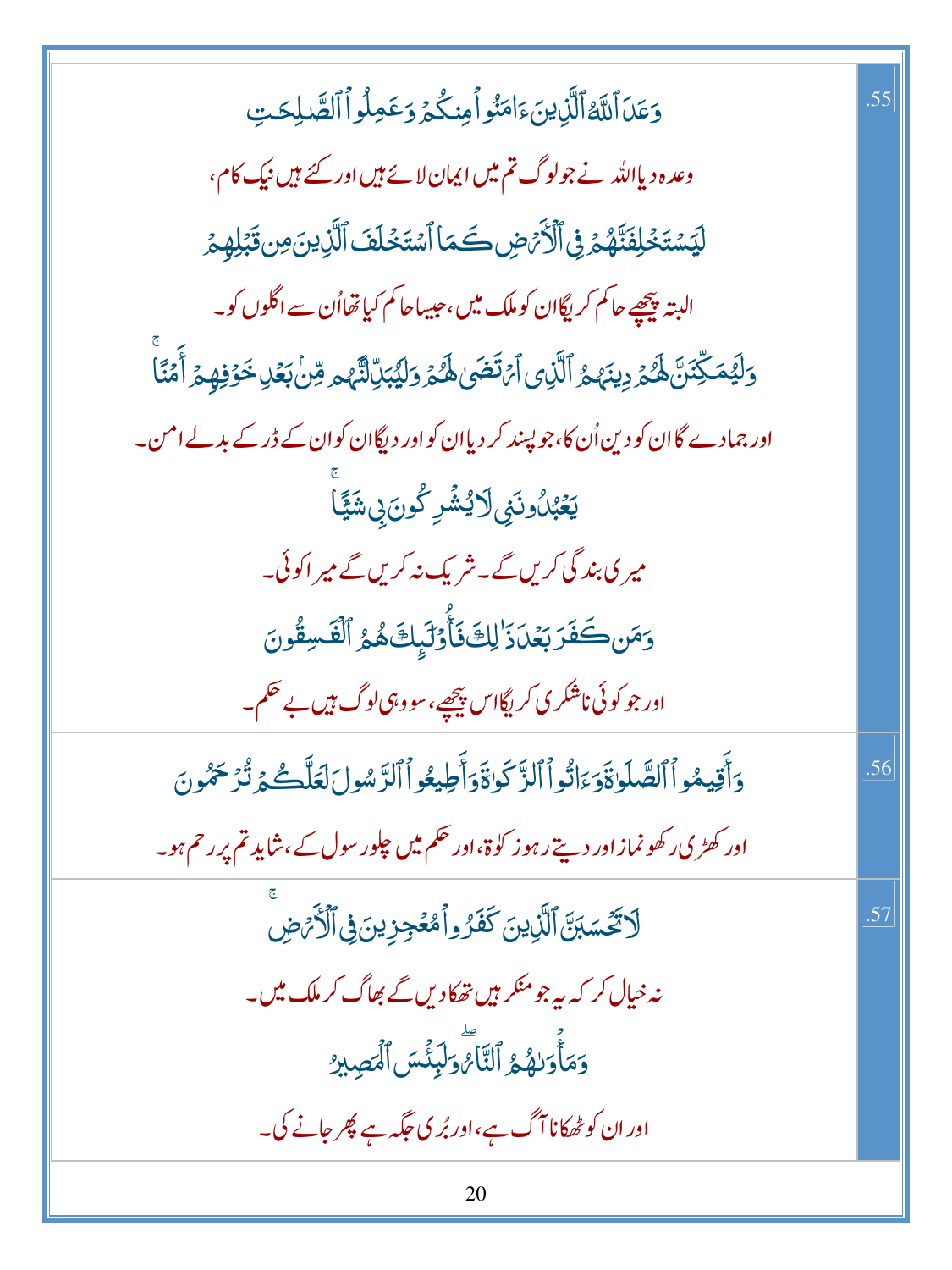يَأَيُّهَا ٱلَّذِينَ ءَامَنُو الِيَسْتَذِنكُمُ ٱلَّذِينَ مَلَكَتُ أَيُمَنُكُمَ .58 اے ایمان دالو! یر دانگی (اجازت) مانگ کر آئیں تم میں سے جو تمہارے ہاتھ کامال ہیں، وَٱلَّٰٓزِينَ لَمَرِيَبۡلُغُواۡٱلۡكُلۡمَ مِنكُمۡ ثَلَتۡ مَرَّاتِ اور جو نہیں پہنچے تم میں عقل کی حد کو تین بار۔ ۊڹ**ۊ**ٞڹڸڞڶۅۊٚٲڶڡؘٛٙڿڔۏڿؾؾؘؖٮؘۛڞؘۼۏؾؘڎۣ۬ؾٲڹػۢۄۊڹٲڶڟؖٞۿ۪ۑڗۊٚۏۄڹۢڹۼڸڞڶۅۊٚٲڶۼۺؘٲۦؚ فجر کی نماز سے پہلے،اور جب اتار رکھتے ہوا پنے کپڑے دو پہر میں اور عشاء کی نماز سے پیچھے، قَلَّتُ عَوْمَاتِ لَكُمْ یہ تین وقت کھلنے کے ہیں تمہارے۔ لَيۡسَ عَلَيۡكُمۡ وَلَا عَلَيۡهُمۡ جُنَاحُ بَعۡلَ هُنَّ کچھ گناہ نہیں تم پر نہ اُن پر اُن کے پیچھے، طَوَّافُونَ عَلَيۡكُم بَعۡضُكُمۡ عَلَىٰ بَعۡضِ پھراہی کرتے ہوا یک دوسرے پاس۔ **كَذَا لِكَ يُبَيِّنُ ٱللَّهُ لَكُمُ ٱلْأَيَتِ وَٱللَّهُ عَلِيمٌ حَكِيمٌ** یوں کھولتاہے اللہ تمہارے آگے باتیں،اور اللہ سب جانتاہے حکمت والا۔ وَإِذَابَلَغَ ٱلْأَطْفَلُ مِنكُمُ ٱلْحُلْمَ فَلَيَسْتُذِنُواْكَمَا ٱسْتَذَنَ ٱلَّذِينَ مِن قَبَلِهِمْ .59 اور جب پہنچیں لڑے **تم می**ں عقل کی حد کو توویسی پر وانگی(اجازت)لیں جیسے لیتے رہے ہیں اُن سے اگلے۔ 21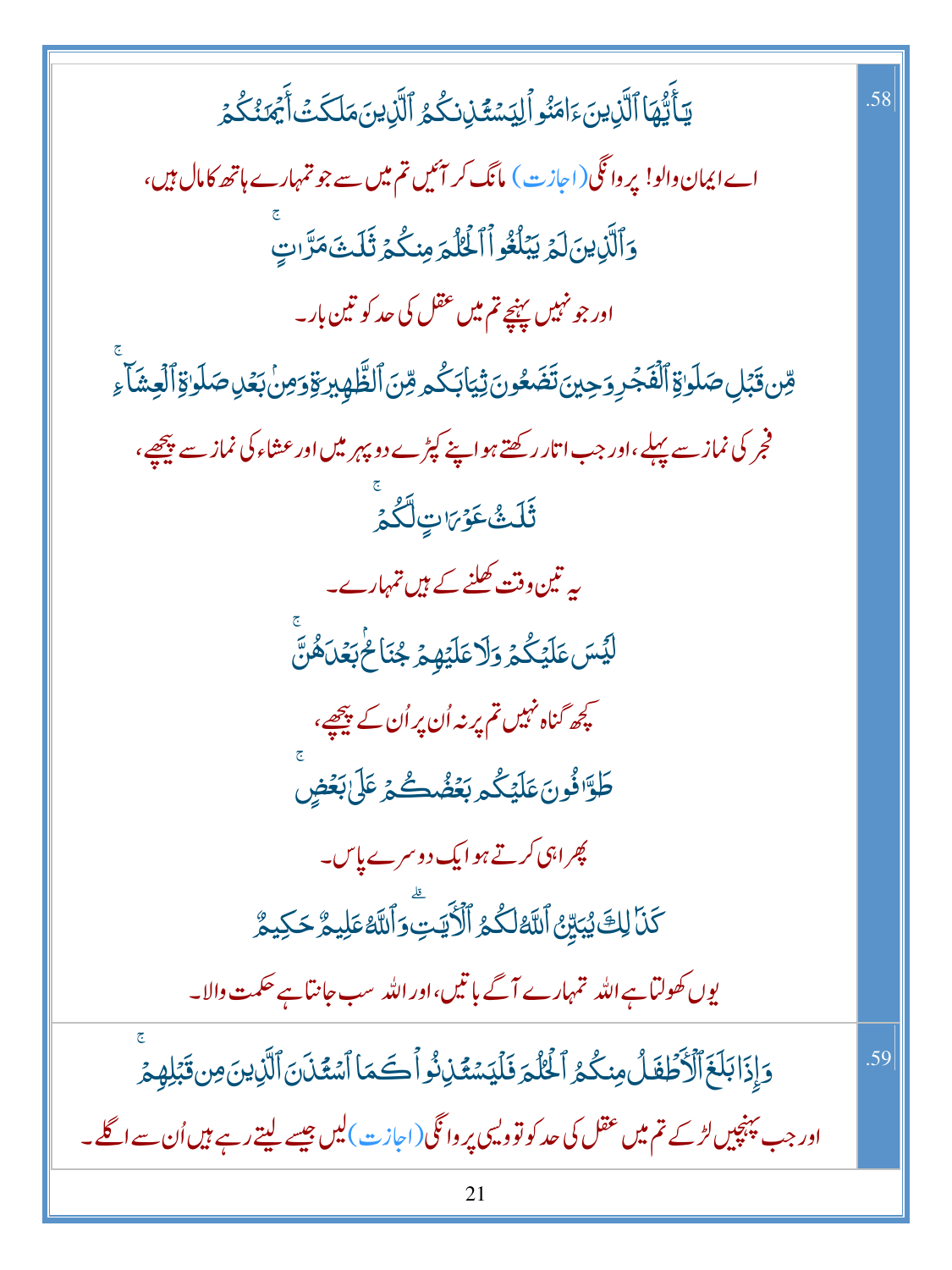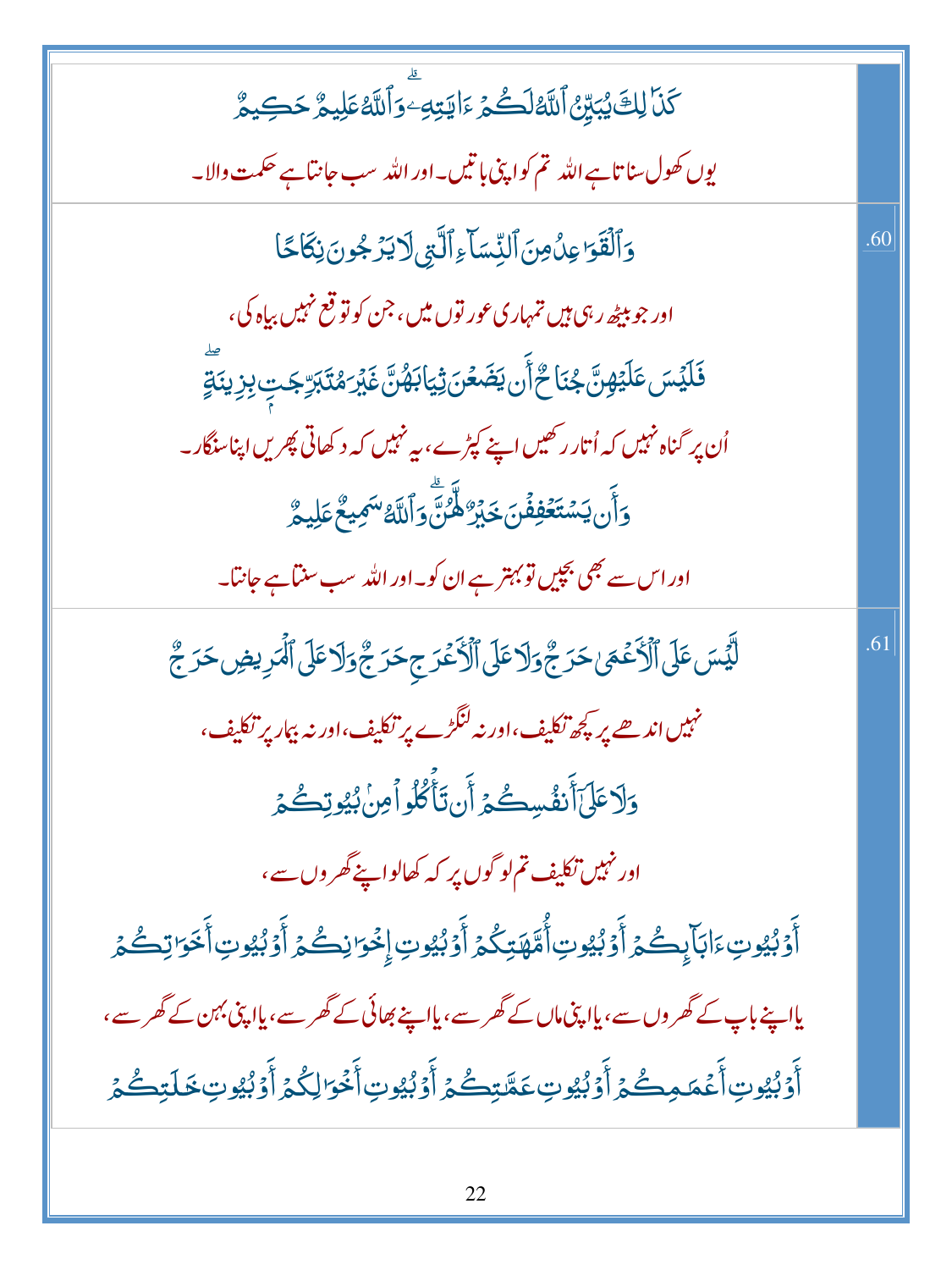| یااپنے چچاکے گھر سے، یااپنی پھو پھی کے گھر سے، یااپنے ماموں کے گھر سے، یااپنی خالہ کے گھر سے،               |     |
|-------------------------------------------------------------------------------------------------------------|-----|
| ِ<br>أَوۡمَامَلَكۡتُم مَّفَاتِّكَةٌ أَوۡصَلِيقِكُمۡ                                                         |     |
| یاجس کی تنجیوں کے مالک ہوئے ہو، یااپنے دوست کے گھر سے،                                                      |     |
| ڶؽٙۺڡؘڶؽٙڴؽ؋ڿۘڹؘٳڂ۠ٲٞڹؾٲؙۜڴؙڶۏٱڿٙڝۣۼٲٲٞۏٲٞۺؘ۫ؾؘٲؾؖٞٵؖ                                                       |     |
| م.<br>مہیں گناہ تم پر کہ کھاؤ <sup>م</sup> ل کریاجُدا۔                                                      |     |
| فَإِذَا دَخَلْتُم بُيُوتًا فَسَلِّمُواْ عَلَىٰٓأَنفُسِكُمۡ تَحِيَّةً مِّنۡ عِندِاللَّهِمُبَدَكَةً طَيِّبَةً |     |
| چر جب جانے لگو کبھی گھر وں میں توسلام کہوا پنےلو گوں پر نیک دُعاہے اللہ کے ہاں سے بر کت کی ستھر ک۔          |     |
| كَنَا لِكَ يُبَيِّنُ ٱللَّهُ لَكُمُ ٱلْأَيَتِ لَعَلَّكُمۡ تَعۡقِلُونَ                                       |     |
| یوں کھولتاہے اللہ تمہارے آگے باتیں،شاید تم(صبحه) بُوجِھ رکھو۔                                               |     |
| إِنَّمَا ٱلْمُؤْمِنُونَ ٱلَّذِينَ ءَامَنُواْ بِٱللَّهِ وَبَاسُولِهِ َ                                       | .62 |
| ایمان والے وہ ہیں جو یقین لائے ہیں اللہ پر اور اسکے رسول پر،                                                |     |
| وَإِذَاكَانُواْمَعَهُ عَلَىٰٓأَمۡرٍ جَامِعِ لَّمۡ يَنۡهَبُواۡكَتَّىٰٓ يَسۡتُمۡزِنُوۡ وُ                     |     |
| اور جب ہوتے ہیں اسکے ساتھ <sup>کسی ج</sup> جع ہونے کے کام میں،                                              |     |
| تو چلے نہیں جاتے جب تک اس سے پر وانگی(اجازت) نہ لیں۔<br>-                                                   |     |
| ٳۣڹؖ۩ڵؖڗؚ۬ؾڹؘؾۺڡؙۘؖڹۣڎؙۏٮؘڶڂٲ۠۫ۏڶڽٟڬٵڷۜڹڹڹؽؽۏؙٶۺۏڹڹؚٲٮڵڸۅۯ؆ۺۅڸڣ                                             |     |
| جولوگ ت <mark>جھ سے پر دا نگی(اجاز ت) لیتے ہیں،وہی ہیں جومانتے ہیں اللہ کواور اس کے رسول کو۔</mark>         |     |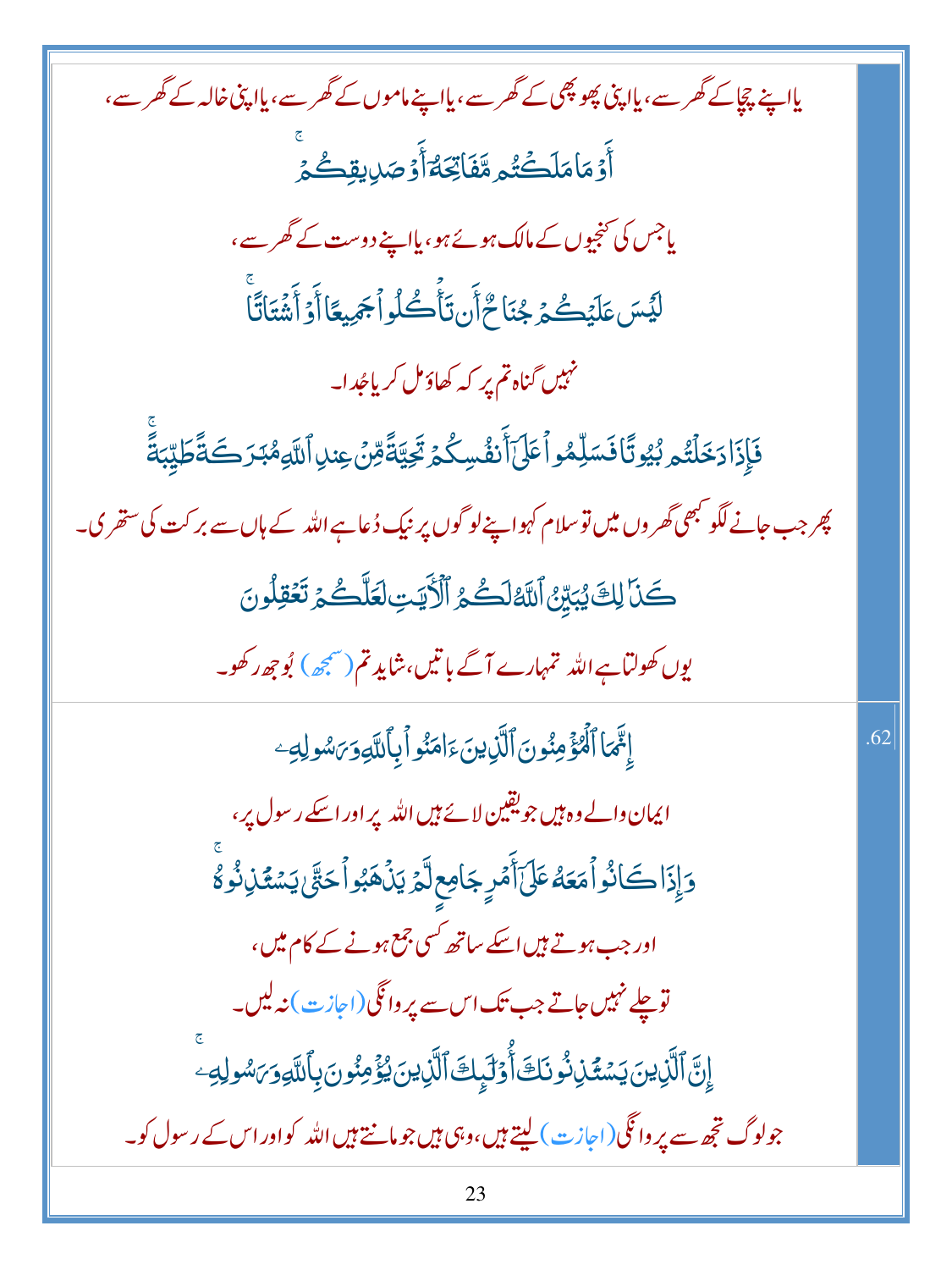| فَإِذَا ٱسْتَكَلَّذُوكَ لِبَعۡضِ شَأَٰهِمۡ فَأَٰذَن لِّمَن شِئۡتَ مِنۡهُمۡ وَٱسۡتَغۡفِرۡ لَهُمُ ٱللَّهَ                     |     |
|-----------------------------------------------------------------------------------------------------------------------------|-----|
| پھر جب پر وا <sup>ن</sup> گی <b>،</b> تنگیں ت <u>جھ سے</u> اپنے <sup>کس</sup> ی کام کو تو دے پر وانگی جس کوان میں تُوجاہے ، |     |
| اور معافی مانگ ان کے داسطے اللہ سے،                                                                                         |     |
| إِنَّ اَللَّهَ غَفُو مُّ سَّجِيعٌ                                                                                           |     |
| الله بخشخ والاہے مہربان۔                                                                                                    |     |
| ڵۘٲ <b>ڮٞۼڵۅٱ</b> ۮؚڡؘٲۦۧٱڵڗؐۺۅڸڹؽٙٮؘ۬ػۿۯػڷؙٵۧۦؚڹ <b>ڂ</b> ۻػ۠ڡڔڹ <b>ڂ</b> ۻۜ۠ٲ                                             | .63 |
| مت ٹھُہر ادَبلانار سول کااپنے اندر بر ابر اس کے جو بلا تاہے تم میں ایک کوایک۔                                               |     |
| قَلۡ يَعۡلَمُ ٱللَّهَ ٱلَّذِينَ يَتَسَلَّلُونَ مِنكُمۡ لِوَاٰذًا                                                            |     |
| اللہ  جانتاہے ان لو گوں کو تم میں جوسٹک (کھسک) جاتے ہیں آ نکھ بجاکر۔                                                        |     |
| فَلۡيَحۡنَىٰٓ ٱلَّذِينَ يُخَالِفُونَ عَنۡ أَمۡرِهِۦٓ أَن تُصِيبَهُمۡ فِتۡنَةٌ أَوۡ يُصِيبَهُمۡ عَذَابٌ أَلِيمُ              |     |
| سوڈر تے رہیں جولوگ خلاف کرتے ہیں اس کے حکم کا، کہ پڑے ان پر کچھ خرانی یا پہنچے ان کو دُکھ کی مار۔                           |     |
| أَلَآ إِنَّ لِلَّهِمَاۚ فِى ٱلسَّمَوَاتِ وَٱلۡأَرۡصِ                                                                        | .64 |
| سنتے ہواللہ کا ہے جو پچھ ہے آس <mark>ان دزمین میں۔</mark>                                                                   |     |
| قَلۡ يَعۡلَمُ مَاۤ أَنۡتُمۡ عَلَيۡهِ وَيَوۡمَ يُرۡجَعُونَ إِلَيۡهِ فَيُنَبِّئُهُمۡ مِمَا عَمِلُوآ                           |     |
| اس کو معلوم ہے جس حال میں تم ہو۔                                                                                            |     |
| اور جس دن پھیرے جائیں گے اس کی طرف تو بتائے گاان کو جوانہوں نے کیا۔                                                         |     |